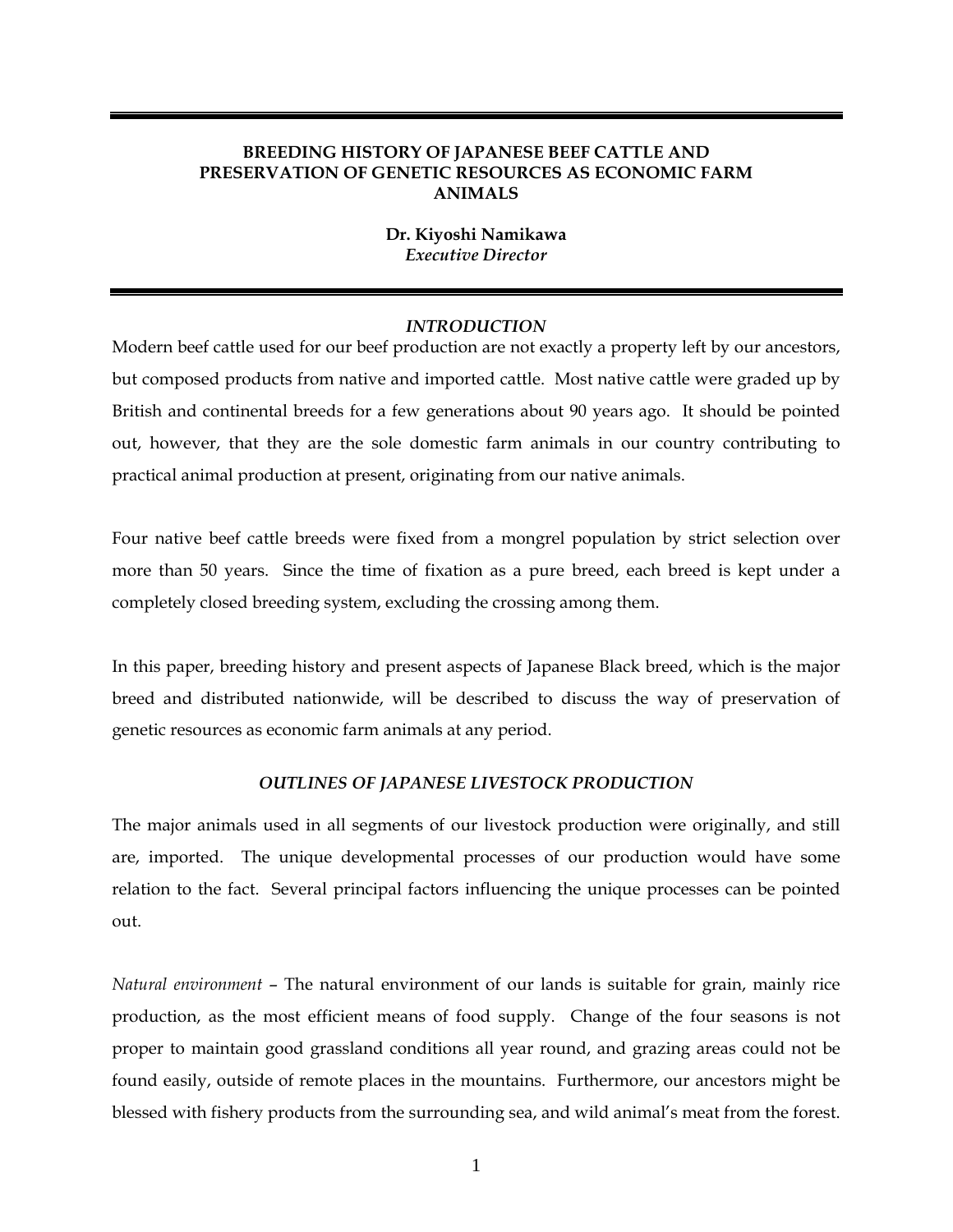They did not regard their farm animals as an animal protein source, while draft animals were indispensable for cultivating paddy fields.

*Needs of farm animals* – Over about 1,200 years, there had been no public demand for animal products, such as meat and milk, until the Meiji Restoration in 1868, because of religious reasons of Buddhism and Shintoism. It is an established theory that Japanese ancestors did not domesticate by themselves large animals, such as horses and cattle; immigrants brought those animals from the Asian continent.

Therefore, they were very valuable property for people who wanted to have as a labor source. Horses had been placed under the control of governors at any age on needs for the military use, while cattle entrusted to private leaders, such as rich farmers, priests and cattle dealers. Cattle had been needed not only for farming, but also for other industries such as mining, forestry and transportation.

Above all, cattle were particularly useful for farming, supplying labor and fertilizer to increase rice yields, instead of eating their meat. The demands for cattle as agricultural use continued until about 1960, when the mechanization of farming and mass production of chemical fertilizer prevailed. Cattle were called "agricultural treasure" during long periods. Then, poor farmers could not buy one such expensive animal.

*Isolation* – From a genetic view point, it would be interesting that the Japanese cattle had been isolated substantially over 200 years. Isolation is liable to occur in the island country, although there were some cultural interchanges between adjacent countries from old era. A noteworthy event is the national isolation enforced by the Shogun in 1635. This isolation lasted for two centuries to 1854, with exception of foreign trade with China and the Netherlands. There had been essentially no introduction of new genes to out cattle population during the period.

#### *BUILD-UP OF OLD INBRED STRAINS IN NATIVE CATTLE*

*Discovery of old inbred strains* – A serial survey on "Tsuru-ushi" (Tsuru = bine zure; Ushi = cattle), initiated in 1941 by Professor y. Habu and co-workers, revealed that the oldest inbred strain of native cattle was built up in 1830 at a traditionally famous producing area in Okayama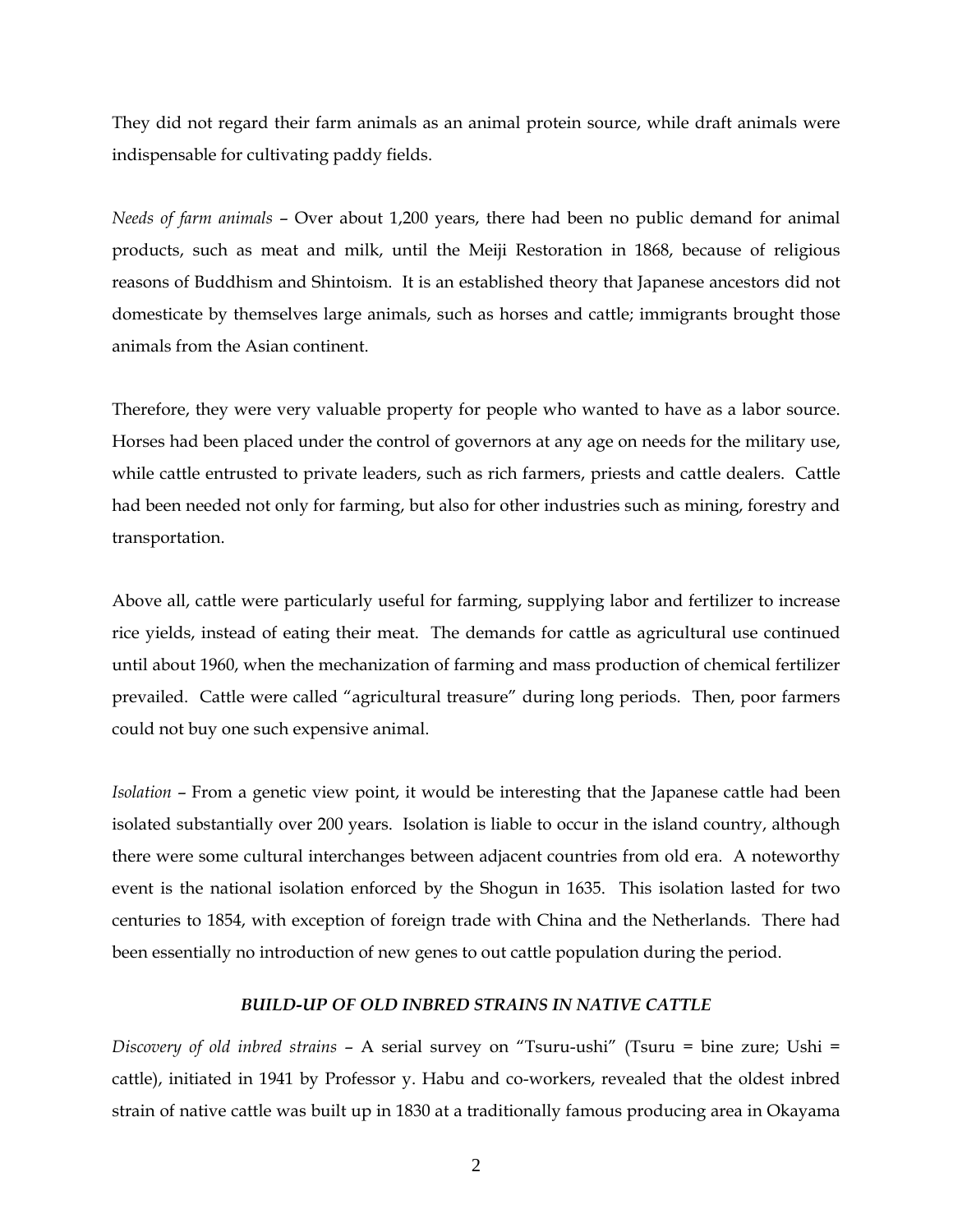Prefecture, along the Chugoku Mountains. Cattle belonging to the strain had won fame and had been sold at a special price. Three other inbred strains were also built up a little later at the near regions (Fig.1).



**BUILD-UP OF OLD INBRED STRAINS IN NATIVE CATTLE** 

*The feature of the old inbred strains* – The term of "Tsuru" (sometimes pronounced "Zuru") means a bine of plants, and has been used as a popular name of the inbred strain in native cattle. Then, "Tsuru" included a group of related cattle belonging to the strain and representing superior and common external and productive traits for that strain, because of similar genetic make-up. For example, cattle of "Takenotani-zuru" originated from one excellent cow, producing 19 calves during her 23 years of life. Two daughters inherited clearly their dam's superior characteristics, as shown in Table 1, and they formed two sub-strains. A son was backcrossed to his dam to fix these traits, especially body size and diary character. Two bulls were selected among offspring produced by son and mother mating. Cows of this strain were sired with one of the bulls reciprocally in the successive generations. The breeders of this strain, Naniwa family, adopted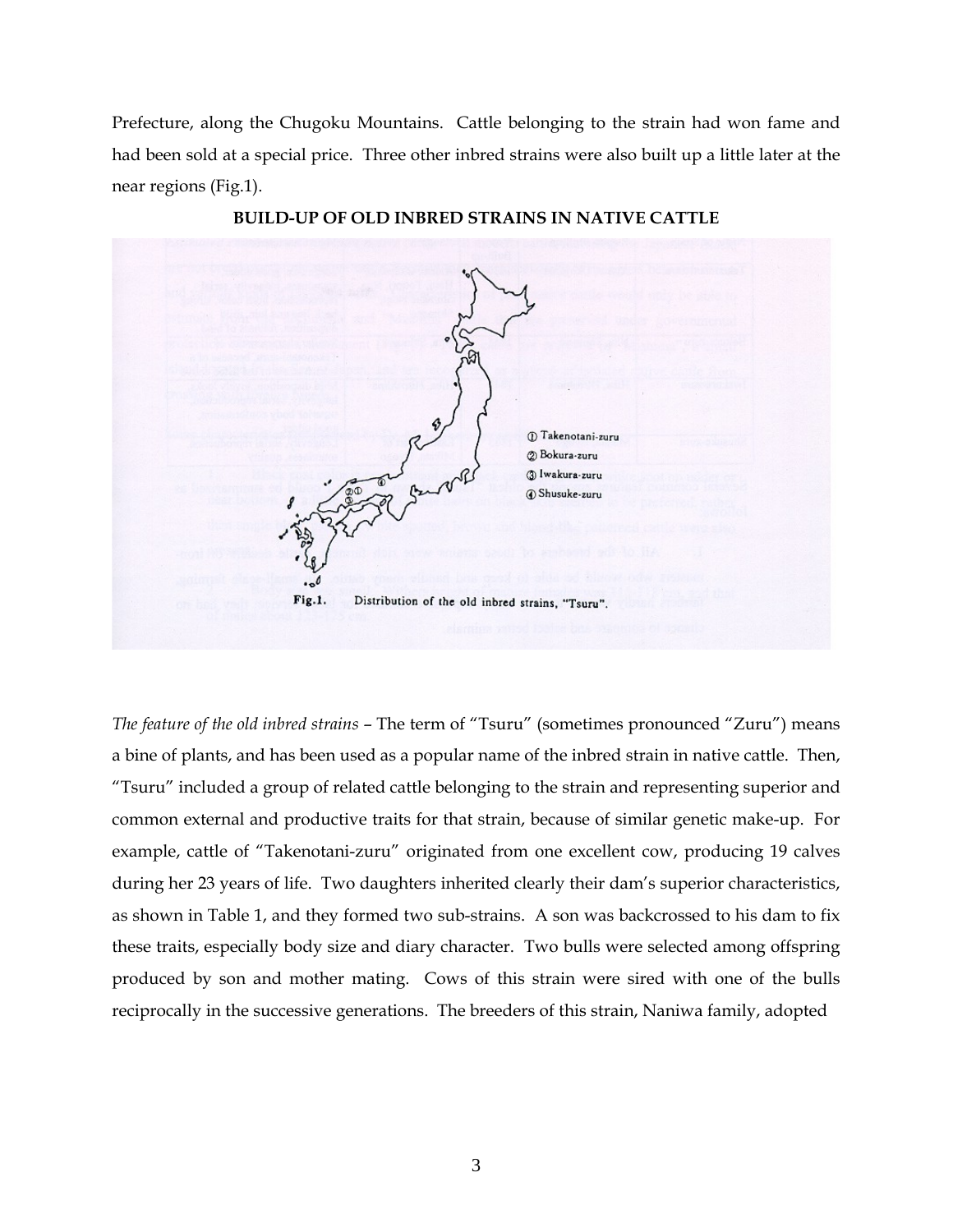logical breeding techniques at such old time. Furthermore, they reserved a greater part of the females within near villages to observe their progeny.

|  | Table 1. The oldest inbred strains. |
|--|-------------------------------------|
|--|-------------------------------------|

| Name of Strain | Region Built-up | Year     | Range                 | Main Characteristics               |  |  |
|----------------|-----------------|----------|-----------------------|------------------------------------|--|--|
|                |                 | Built-up |                       |                                    |  |  |
| Takenotan-zuru | Atetsu, Okayama | 1830     | Okayama,<br>Atetu,    | udder,<br>Large<br>good<br>size,   |  |  |
|                |                 |          | Hino,<br>Tottori,     | soundness,<br>longevity,<br>serial |  |  |
|                |                 |          | Shimane<br>Nita,      | reproduction, horn color, strong   |  |  |
|                |                 |          | Nogi, Shimane         | back-line<br>and<br>loin,<br>mild  |  |  |
|                |                 |          |                       | disposition, fullness of hind.     |  |  |
| Bakura-zuru    | Nita, Shimane   | 1855     | Nita, Shimane         | Similar<br>characteristics<br>0t   |  |  |
|                |                 |          |                       | Takenotani-zuru, because of a      |  |  |
|                |                 |          |                       | branch strain of the listed above. |  |  |
| Iwakura-zuru   | Hiba, Hiroshima | 1843     | Hiba, Hiroshima       | Mild disposition, lovely looks,    |  |  |
|                |                 |          |                       | longevity, serial reproduction,    |  |  |
|                |                 |          |                       | superior body conformation,        |  |  |
|                |                 |          |                       | good udder                         |  |  |
| Shusuke-zuru   | Mikata, Hyogo   | 1845     | of<br>Eastern<br>part | Longevity, serial reproduction,    |  |  |
|                |                 |          | Mikata, Hyogo         | soundness, quality                 |  |  |

Several common features among the oldest "Tsuru" shown in table 1 could be summarized as follows:

 1. All of the breeders of these strains were rich farmers, cattle dealers or ironmasters who would be able to keep and handle many cattle. In small-scale farming, farmers hardly wanted to raise many expensive animals for labor service; they had no chance to compare and select better animals.

 2. The breeders had some suitable grazing area and raised their cattle under good feeding and management conditions to enable distinguishing true ability on the important traits.

 3. All strains founded as maternal strains, because reproductive and growing performance records were observed only for females in some closed place from their farm.

4. These strains induced branch strains in neighboring regions.

4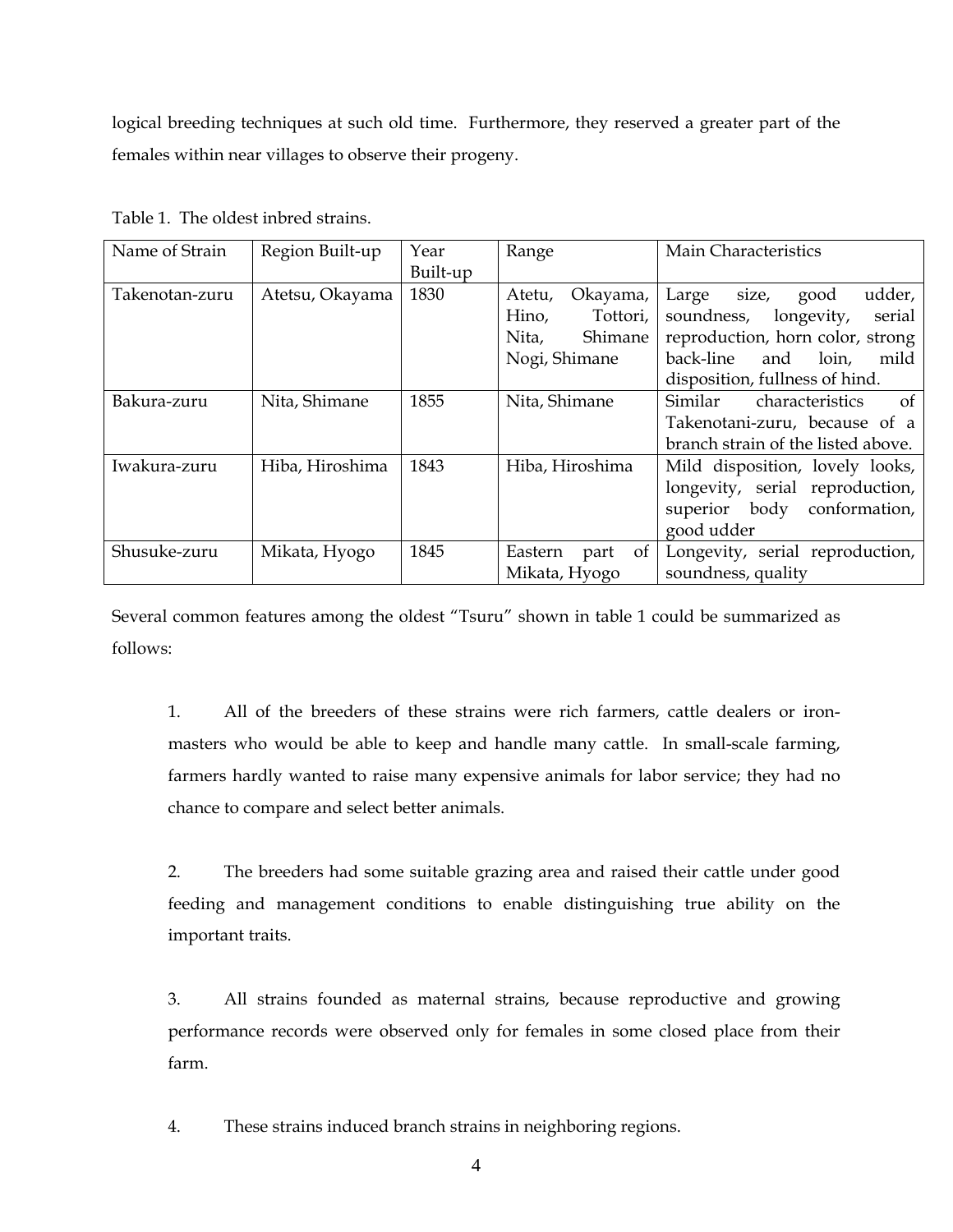5. These gradually lost their good reputation with lowered superiority shown by distant descendants, not-with-standing their name value. Such properties might be inherited to present cattle in a broad sense.

*Estimated characteristics of pure native cattle* – All modern cattle, including the Japanese Black, are not breed-true of old native cattle, because they are descendants of mongrels between native and various kind of imported cattle. Characteristics of pure native cattle would only be able to estimate from old documents and "Mishima" cattle that are preserved under governmental protection as a natural monument (Fig. 2). These cattle are reserved in "Mishima", a small island located in the Sea of Japan, and are recognized as a group of isolated native cattle from crossing with foreign breeds.

Some characteristic summarized by Dr. M. Ishihara are as follows:

 1. Black coat color is predominant and black cattle with small white sport on udder or near bottom, or a little amount of white hairs on black skin seemed to be preferred, rather than single black pattern. White spotted, brown and blond-like patterned cattle were also present.

 2. Body size was small. Withers height of mature females was 115-118 cm, and that of males about 123-125 cm.

 3. Middle part of body was plump with well-stand ribs, but hind legs and neck were thin

 4. Quality of coat and skin were fine, and hair was curled. Horn represented bluish-white color, fine texture and round section. Body shape was clean-cut, and shanks were fine with strong joint and tendon. Hooves were firm. Movement was smart.

5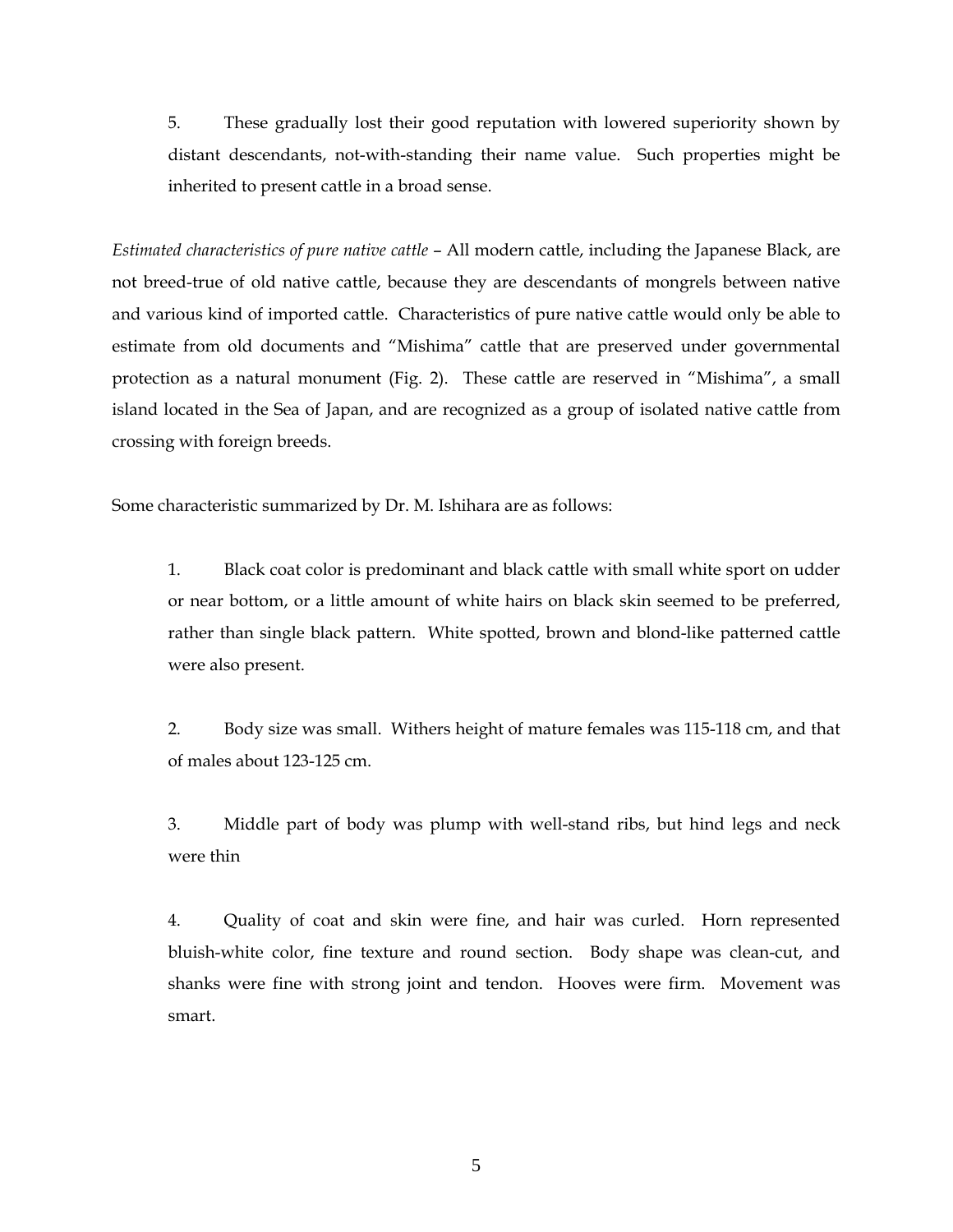5. Heifers were sired at more than 24 months of age for the first calving, while young bulls were used at three years of age for service, and bulls of five years of age were able to serve 80 females per year.

 6. The abilities of drafting and carrying were a little inferior, but working will and turning action were superior to the modern Japanese Black.

 7. Maximum milk secretion was about 3.3 kg per day, and lactation period lasted about 116 days; although there were wide individual variations on dairy performance.

 8. Body weight gain and feed efficiency were low, but excellent meat quality was a common character.

It is clear that the requirements for old native cattle were directed to important traits of working performance, because of lack of utilization for dairy and meat production. The requirements were ignored when they were crossbred later with foreign breeds, expecting to obtain largesized and superior dairy performance.



## *CROSSING WITH FOREIGN BREEDS*

*Promotion on the importance of foreign breeds* – After the Meiji Restoration in 1868, the new government was eager to introduce Western food habit as well as culture. As it released the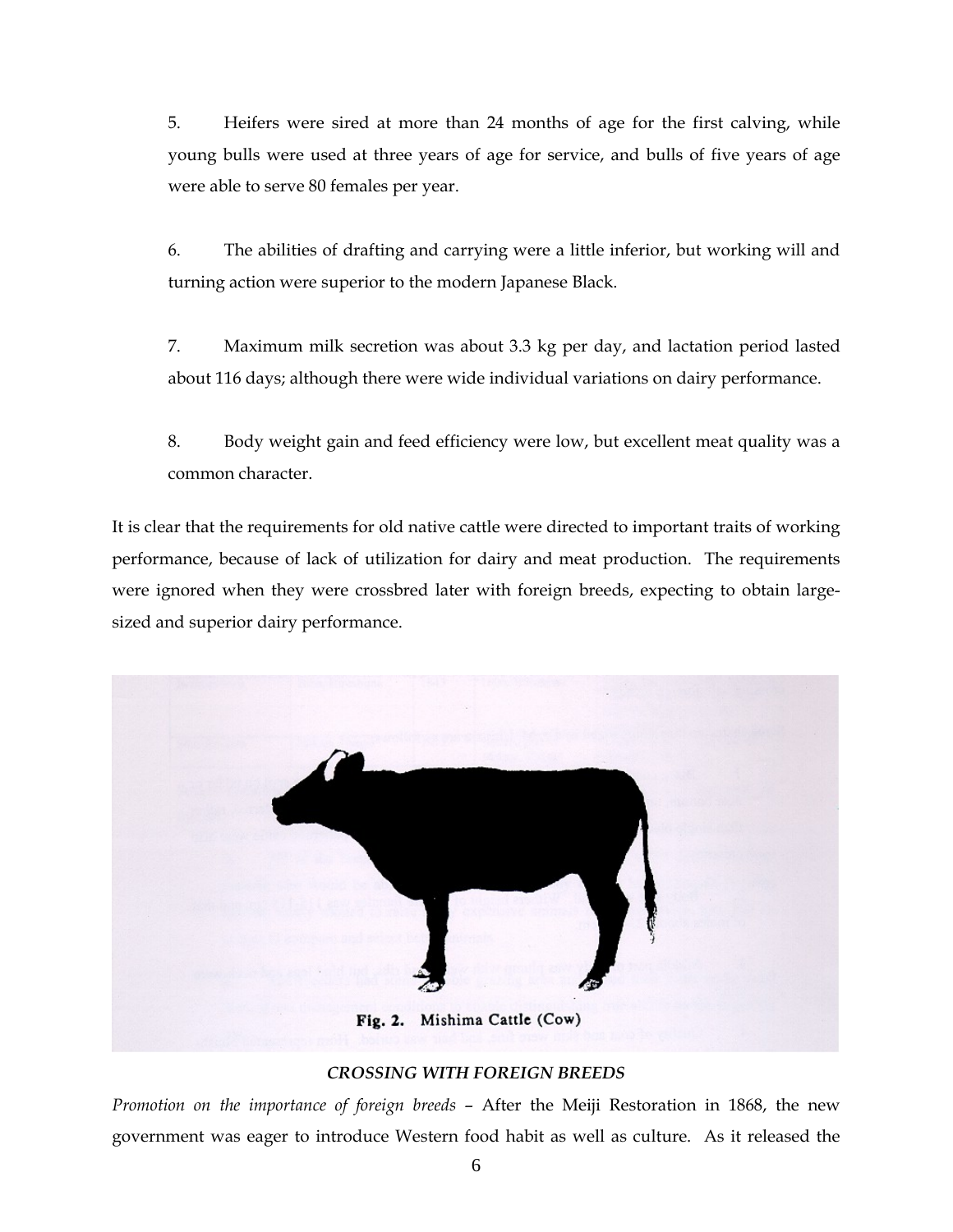inhibition of eating farm animal meat and promoted drinking of milk, the consumption of animal products increased gradually. The government decided to import live animals for breeding use in 1868. About 65% of imported males and females were planned for pure breeding among important ones, and remained 35% were mostly bulls to be used for crossing with native cattle. About 2,600 head of cattle were imported by 1887. Farmers in the Chugoku districts did not show any concern to foreign breeds at first, but crossbreeding became common use in the early years of this century, being stimulated by the high prices of crossbreds at markets. However, the price of crossbreds fell suddenly in 1910 as crossbreds were regarded as undesirable "improved" inferior animals especially on working performance. The results of the crossing damaged farmers so heavily that a state of panic occurred here and there. No more crossing with foreign breeds was repeated thereafter, and troublesome problems remained to save the situation. Crossbreeding at that time would be a quite ill-advised attempt without clear objects. It appears that there must be a very simple anticipation to improve native cattle with large-sized and superior dairy performance, beside the fact that the most important economic trait for farmers was placed on working performance. Some parts of the anticipated were certainly realized in body size and milking performance, but quality traits of live animals and meat were lowered. Thus, the overheated period of crossbreeding had ceased within 10 years.

*Peculiarity of crossing practices* – In general, bulls from a selected breed are usually introduced to improve on a few important economic traits, when native animals should be graded up. At that time, Shorthorns and Devons were imported in the first years. But various breeds were introduced in the latter by the government, prefectural governments and companies. The imported breeds crossed with native cattle are shown in Table 2. These are different among prefectures and even among regions within prefecture. In addition, the degrees of influence of these breeds to native cattle raised in each region are also different. The crossing practices lacked consistency, and the reasons why these breeds were selected was obscure, even though gene pools were expanded at a stroke.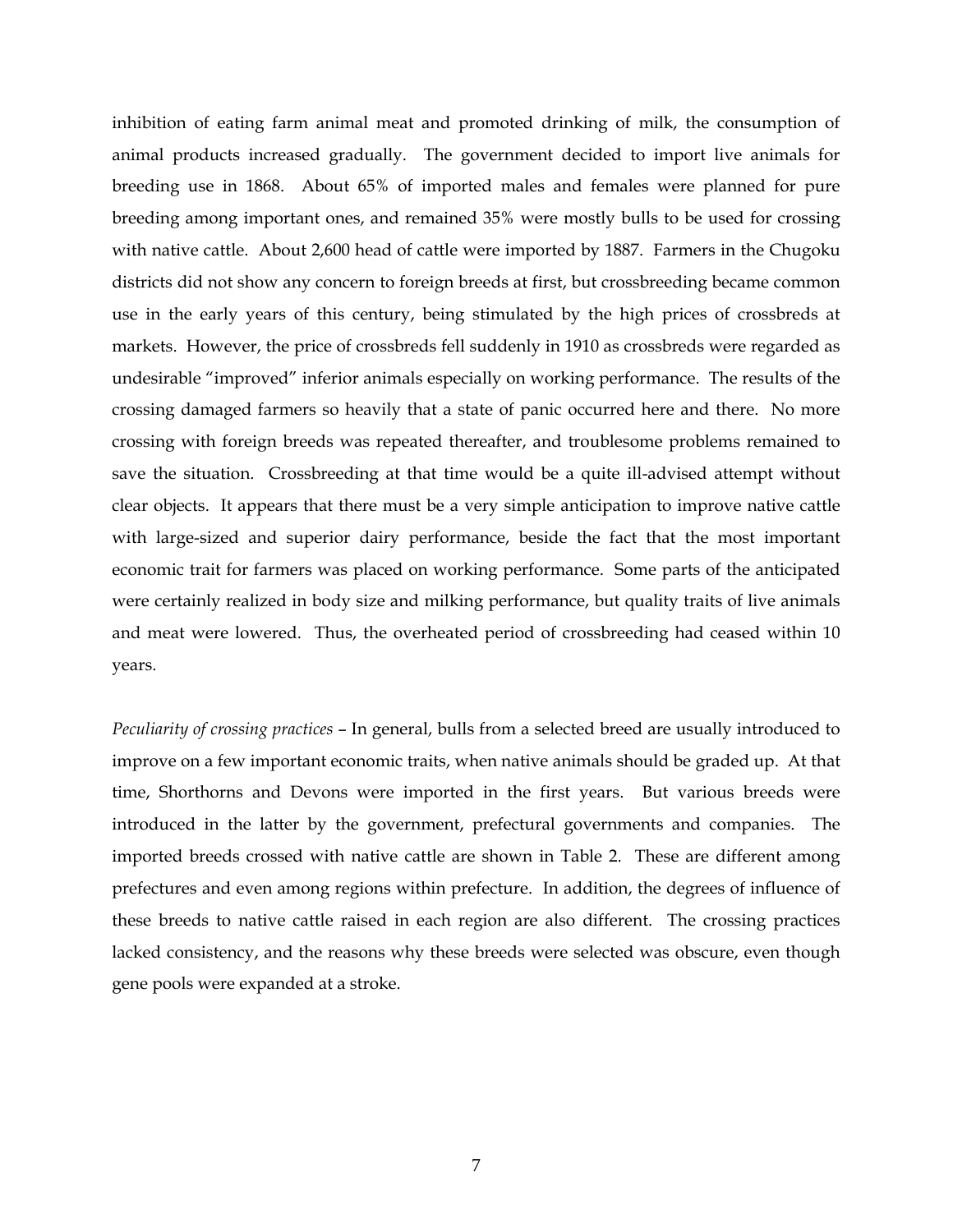| Name of Modern breed | Prefecture | <b>Crossed Foreign Breeds</b>               |
|----------------------|------------|---------------------------------------------|
| Japanese Black       | Kyoto      | <b>Brown Swiss</b>                          |
|                      | Hyogo      | Shorthorn, Devon, brown Swiss               |
|                      | Okayama    | Shorthorn, Devon                            |
|                      | Hiroshima  | Simmental, Brown Swiss, Shorthorn, Ayrshire |
|                      | Tottori    | Brown Swiss, Shorthorn                      |
|                      | Shimane    | Devon, Brown Swiss, Simmental, Ayrshire     |
|                      | Yamaguchi  | Devon, Ayrshire, Brown Swiss                |
|                      | Ehime      | Shorthorn                                   |
|                      | Ohita      | Brown Swiss, Simmental                      |
|                      | Kagoshima  | Brown Swiss, Devon, Holstein                |
| Japanese Brown       | Kochi      | Simmental, Korean Cattle                    |
|                      | Kumamoto   | Simmental, Korean Cattle, Devon             |
| Japanese Poll        | Yamaguchi  | Aberdeen-Angus                              |
| Japanese Shorthorn   | Aomori     | Shorthorn                                   |
|                      | Iwate      | Shorthorn                                   |
|                      | Akita      | Shorthorn, Devon Ayrshire                   |

Table 2. Foreign breeds crossed with native cattle in each prefecture.

*Fixation of modern breeds –* According to the decision by the government, selection and registration started on the so-called "Improved Japanese Cattle" in 1919. The name means that cattle have superior traits brought about from both native and foreign ancestors. Again, it should be noted that a peculiar concept of the breed was found in the latter basic policy. There were so wide variations on the true type (pictured in each region) that the decision of objectives was left to each prefectural organization. These actions may come from an old sense which was fostered during the feudal age. By the way of fixation, these targets and organizations were integrated gradually, but the semen of active bulls seldom passed beyond the borderline of each prefecture. It seems that various sub-breed groups are immanent within the Japanese Black breed which distribute widely, although three modern breeds were regarded respectively as a fixed breed in 1944, mainly depending on their external characters.

# *FRAMING SYSTEMS OF MODERN INBRED STRAINS AND PLANNED PRODUCTION OF SUPERIOR BREEDING STOCKS IN JAPANESE BLACK BREED*

*Framing systems of modern inbred strain* – A program to establish modern inbred strains came into effect in 1950 in advanced producing regions, which overlapped mostly with those of the oldest inbred strains. The most different point compared with the build-up of the oldest inbred strains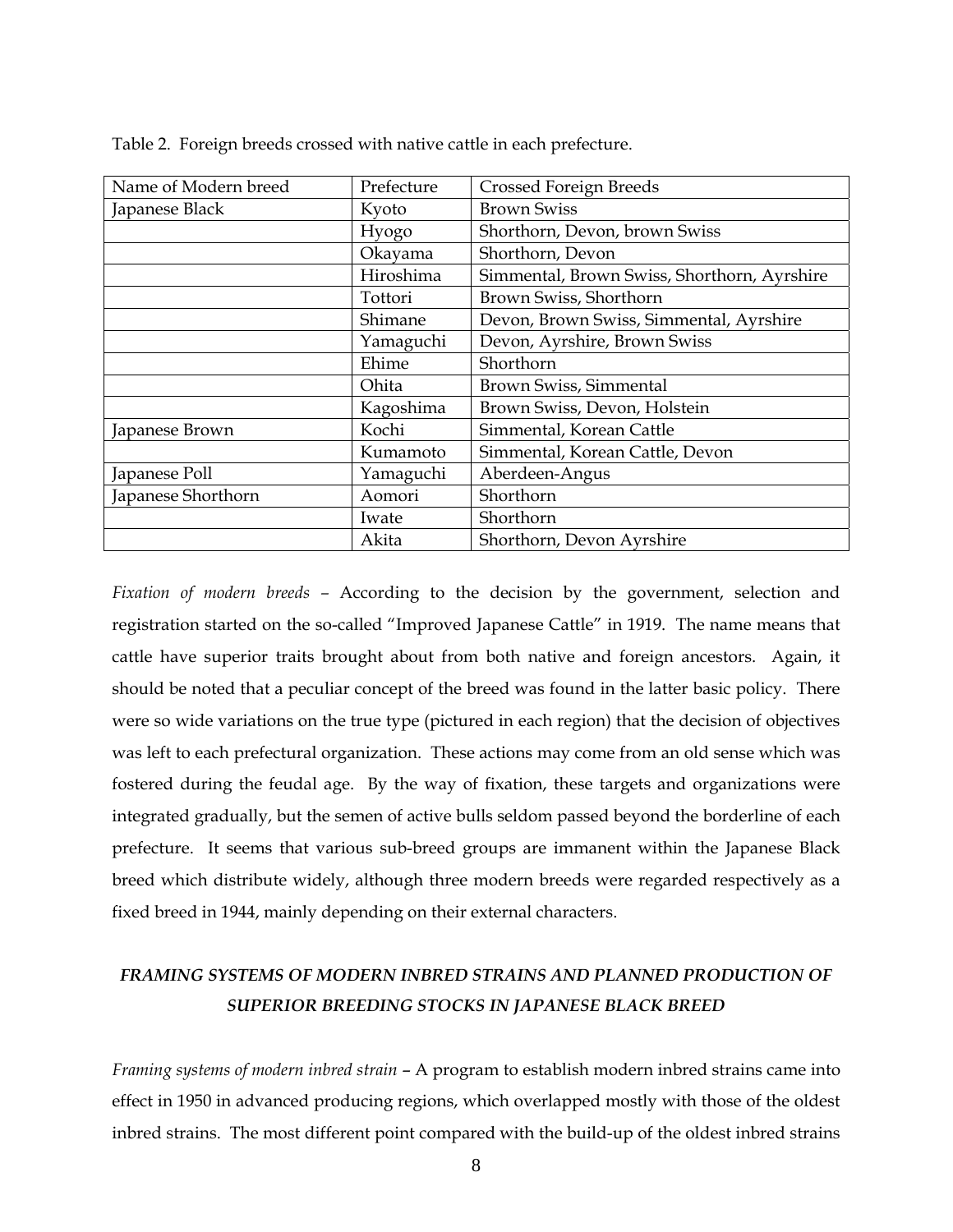was the basis of breeding unit. In this case, a group of farmers constructed a breeding unit. Each breeding group had to be qualified by the registry association according to the arrangement for breeding and had to follow on the mating recommendation. As shown in Figure 3, nine candidate groups started to establish modern inbred strains, but only four groups were successful. Kinds of lethal or defect genes were exposed by inbreeding in one group. The number of cattle from which breeding stocks were selected was not sufficient in another group. It must be very difficult to fix a set of desirable genes selectively concerning to all important traits, even though all other obstacles could be removed.



*Program for planned production of superior breeding stocks* – In the next step, crossing between or among established inbred strains, that is incross, was organized systematically to get superior breeding stocks in 1959. Five prefectures in the Chugoku districts cooperated in the program, regardless of the presence of the qualified new inbred strain. By this means, complementary on the plural important traits might be expected. Many bulls contributing to the present populations were products of the program, and they were serving to keep the inbred strain and also to level up all calves in the prefecture. Under control of the registry association, each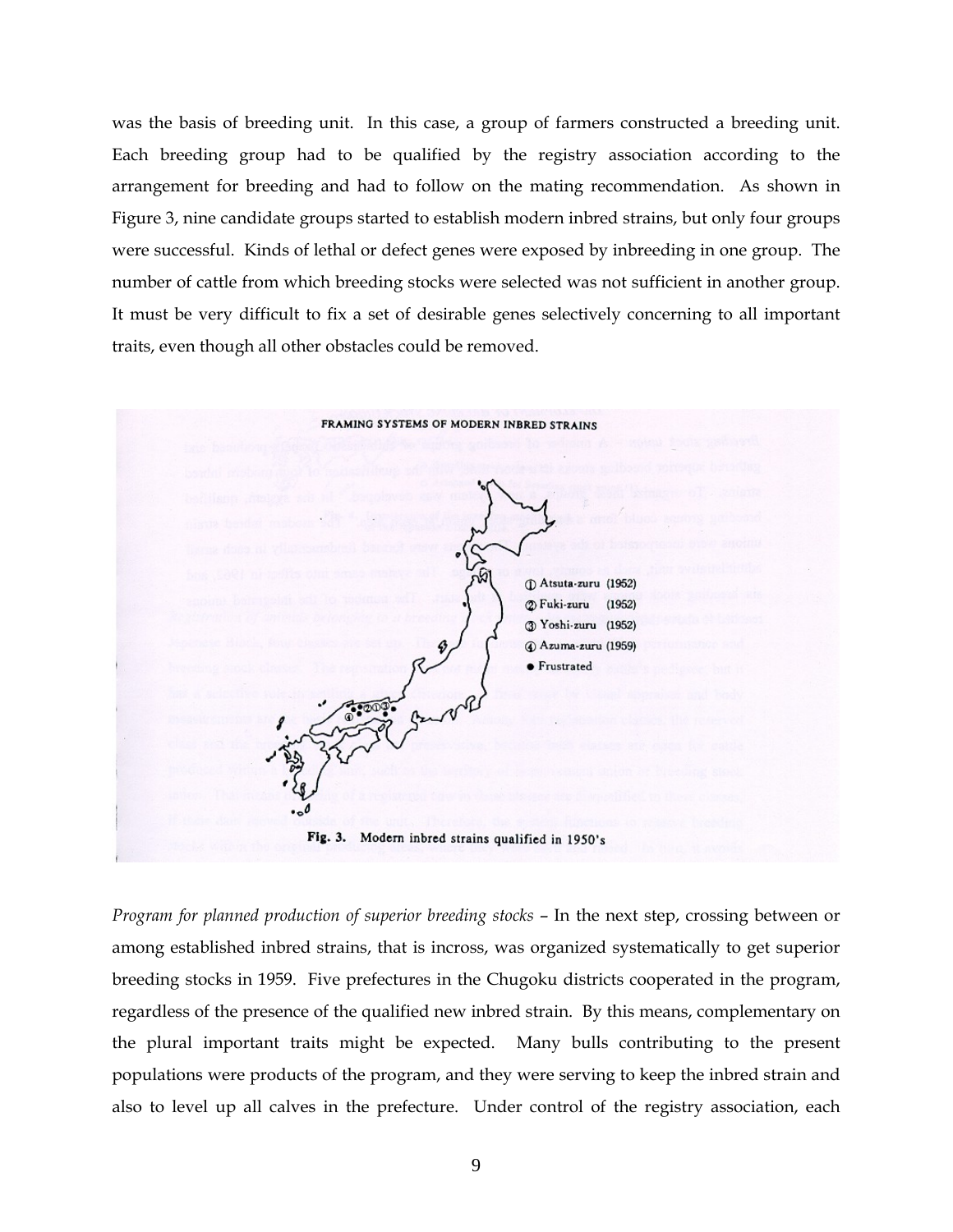inbred strain union could obtain the semen of the designated bull, even if it was raised in other prefectures. The demonstration of incrossing influenced very much to the general mating system in various producing areas, especially in newly developing areas. A greater part of the present Japanese Black originates from two or three different ancestral strains in their pedigree, although the ancestral strains do not mean exactly the modern inbred strains mentioned above.

#### *DEVELOPMENT OF BREEDING STOCK UNION*

*Breeding stock union* – A number of breeding groups of enthusiastic farmers produced and gathered superior breeding stocks in a short time, with the qualification of four modern inbred strains. To organize these groups, a new system was developed. In the system, qualified breeding groups could form a breeding stock union at each area. The modern inbred strain unions were incorporated to the system. The unions were formed fundamentally in each small administrative unit, such as county, town or village. The system came into effect in 1962, and six breeding stock unions were qualified at the start. The number of the integrated unions reached to above thirty now (Fig.4).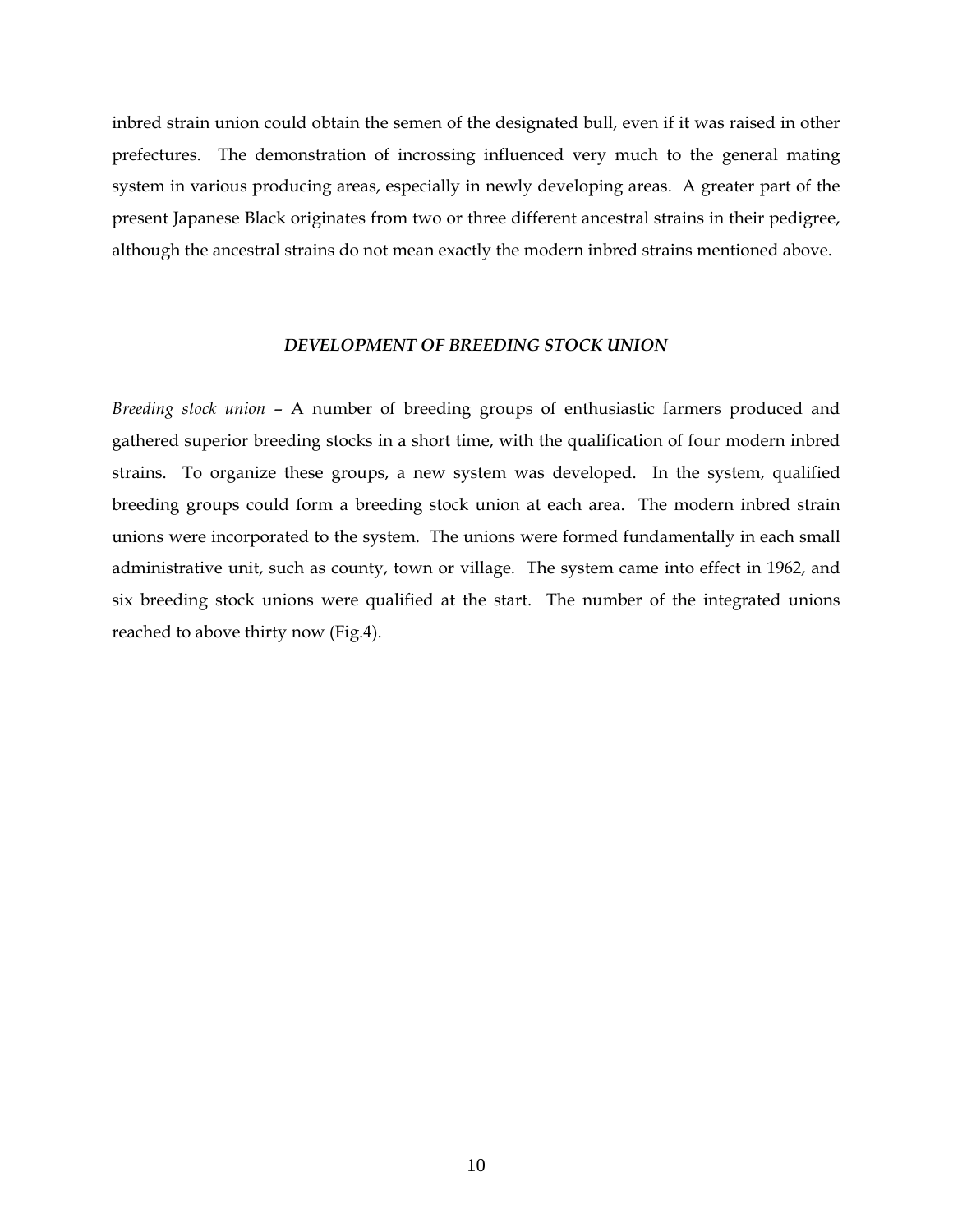

*Registration of animals belonging to a breeding stock union* – In the registration system for the Japanese Black, four classes are set up. They are fundamental, reserved, high performance and breeding stock classes. The registration does not mean merely to certify cattle's pedigree, but it has a selective role in settling a given criterion. A final score by visual appraisal and body measurements are the basic registration criterion. Among four registration classes, the reserved class and the breeding stock class are preservative, because both classes are open for cattle produced within a breeding unit, such as the territory of improvement union or breeding stock union. That means offspring of a registered cow in these classes are disqualified to these classes, if their dam moved outside of the unit. Therefore, the system functions to reserve breeding stocks within the original producing areas, where they were born and raised. In turn, it avoids dispersion of favorable genes related to some traits.

Cattle belonging to a breeding stock union should be highly specialized elites as a useful material for subsequent programs, as the unions are qualified to make up new inbred strains. To be registered in the class, animals have to meet various qualifications. Pedigree, birth and raising place, cleanness on the undesirable genes, final score of judging and performance of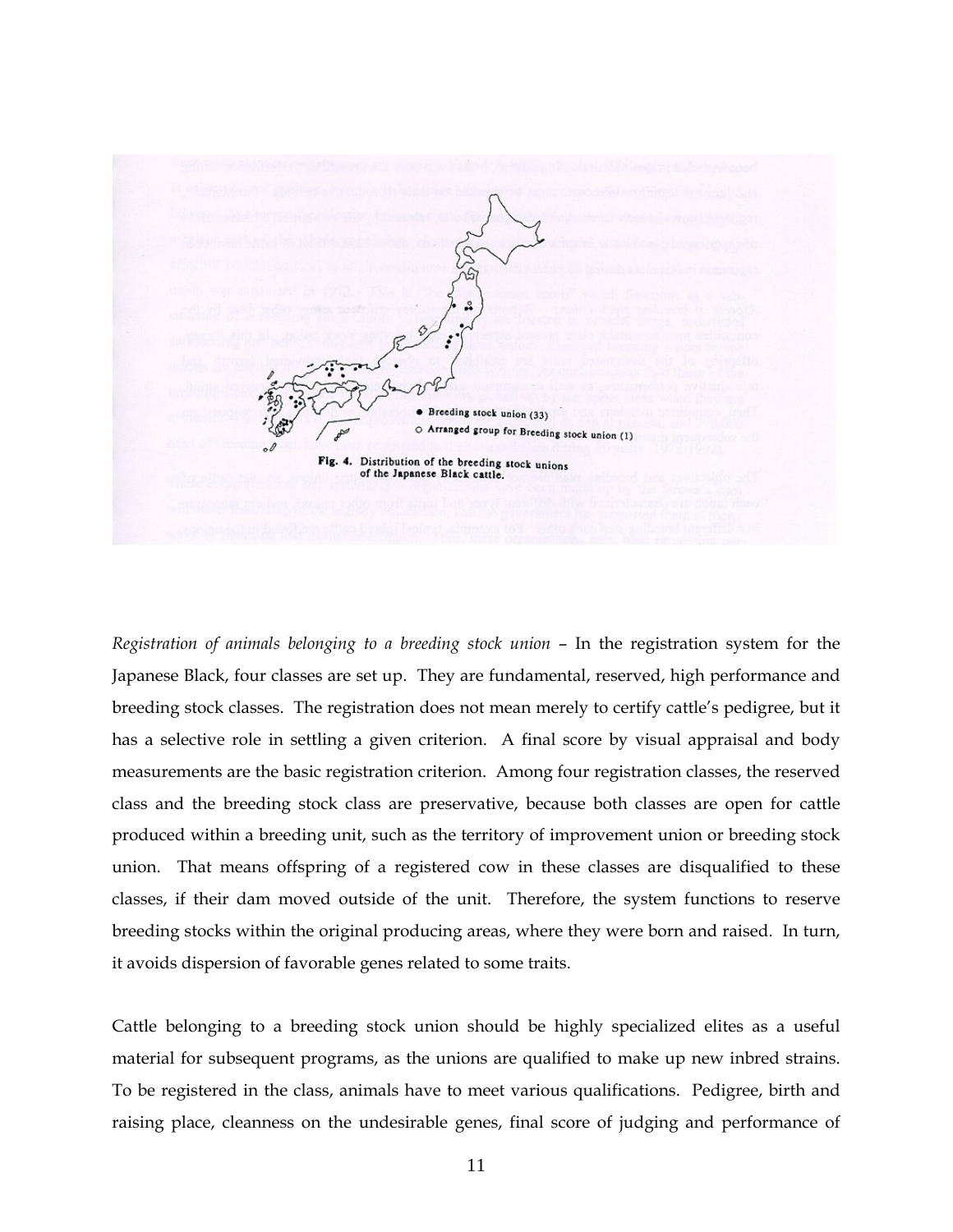calves have been included in qualifications. In addition, bulls must pass the prescribed performance testing and progeny testing, while cows must be checked on their reproductive records. Furthermore, registered cows have to be sired with designated bulls, selected by the committee, which consists of experienced specialists. In spite of strict qualifications, about 12,000 head of cattle have been registered in this class during 26 years (1962-1988).

*Aspects of breeding stock unions* – Reports on the survey enforced every other year by the committee members make clear present aspects of each breeding stock union. In this survey offspring of the designated bulls are exhibited to observe their individual growth and reproductive performance, as well as common external characteristics of the surveyed strain. Then, committee members and producers discuss in the workshop to decide a new proposal on the subsequent mating.

The objectives and breeding plan are not necessarily uniform among unions, so that cattle of each union are characterized with different types and traits from other unions, and are moreover in a different breeding step each other. For example, typical inbred cattle are found in the unions formed in Hyogo Prefecture, as there was no introduction of new genes from other breeding units during the past 90 years, and they have crossbred with foreign breeds. These cattle are characterized by genetic excellence in beef quality and have yielded finely marbled beef, which is famous with the name of "Kobe-beef" or "Matsuzuka-beef". It may be an incorrect understanding that high quality beef is produced by special feeding and management techniques such as massage or beer drinking. Hiba Breeding Stock Union in Hiroshima Prefecture is another interesting example. This union has maintained the progeny from one of the oldest inbred strains in a broad sense, and cattle of the strain are characterized by their body type, growing and dairy performance. The union planned to mate selected cows with bulls kept in "Mikata" Breeding Stock Union, being the succession from one of the oldest inbred strains in Hyogo Prefecture. Much effort is concentrated to make up an improved inbred strain in the union, based on bulls and cows obtained from incrossing. There is no further gene introduction from other strains at present. In most unions qualified recently, similar breeding plans with the Hiba Union were adopted, but in some cases more than three strains are combined to introduce desirable genes into their breeding unit.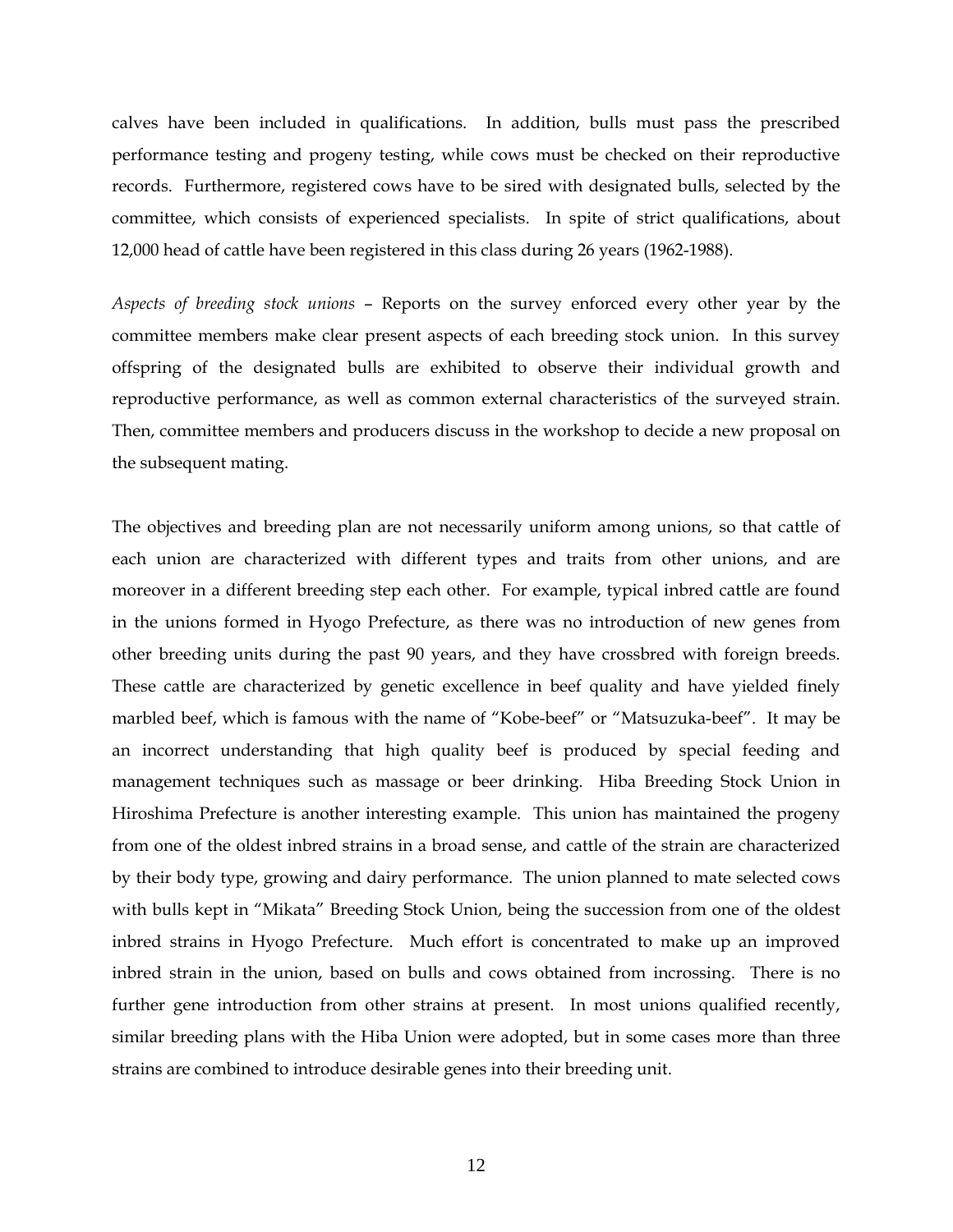*Improvement union and reserved registration class of breeding stocks – The registration system is* originally not positive, because it had been considered as a means for culling. It is used, however, as a means for selection in our system. Selected breeding stocks would be certainly be a minor part of the whole population. It is necessary to maintain wide background (large effective population size) to attain continuous improvement. In this direction, another class of union was organized in 1972. This is "the improvement union" which functions as a substructure or a breeding stock union. These unions are located in broader range, sometimes surrounding and being contiguous to a breeding stock union. Reserved breeding stocks by the unions are eligible for the reserved registration class with milder qualifications than those of the breeding stock class. Some cattle of this class are picked up by the upper class when they are qualified. The numbers of the improvement union are accounted as 616 at present, and 790,000 head of breeding stock have been registered in the reserved class during 20 years (1972-1992).

These comprehensive and systematized organizations have been made up by the farmer's own will under leadership of the registry association, and the government has supported them in many ways by financing and institutionalization. Thus, these organizations have been promoting our beef cattle improvement, preserving genetic resources within productive populations.

#### *PERFORMANCE AND PROGENY TESTING PROGRAMS*

*Establishment of testing procedures* – The concept of the progeny testing arose in the early 1950's, followed by the development of young steer fatting systems. In the traditional fattening systems prevailing before this development, cows, and in some cases heifers, were the main feeder cattle that were provided for fattening after working use. In most countries, where the main purpose of cattle raising was placed on agricultural or miscellaneous working, old cattle have been used for beef production as a by-product. Therefore, it seemed to be quite difficult to develop standardized beef production system. By the mechanization of agriculture initiated from about 1950, beef production by Wagyu had to change to a new fattening system, based on steer calves as feeder animals, by which standardized and popular fattening systems could be brought about.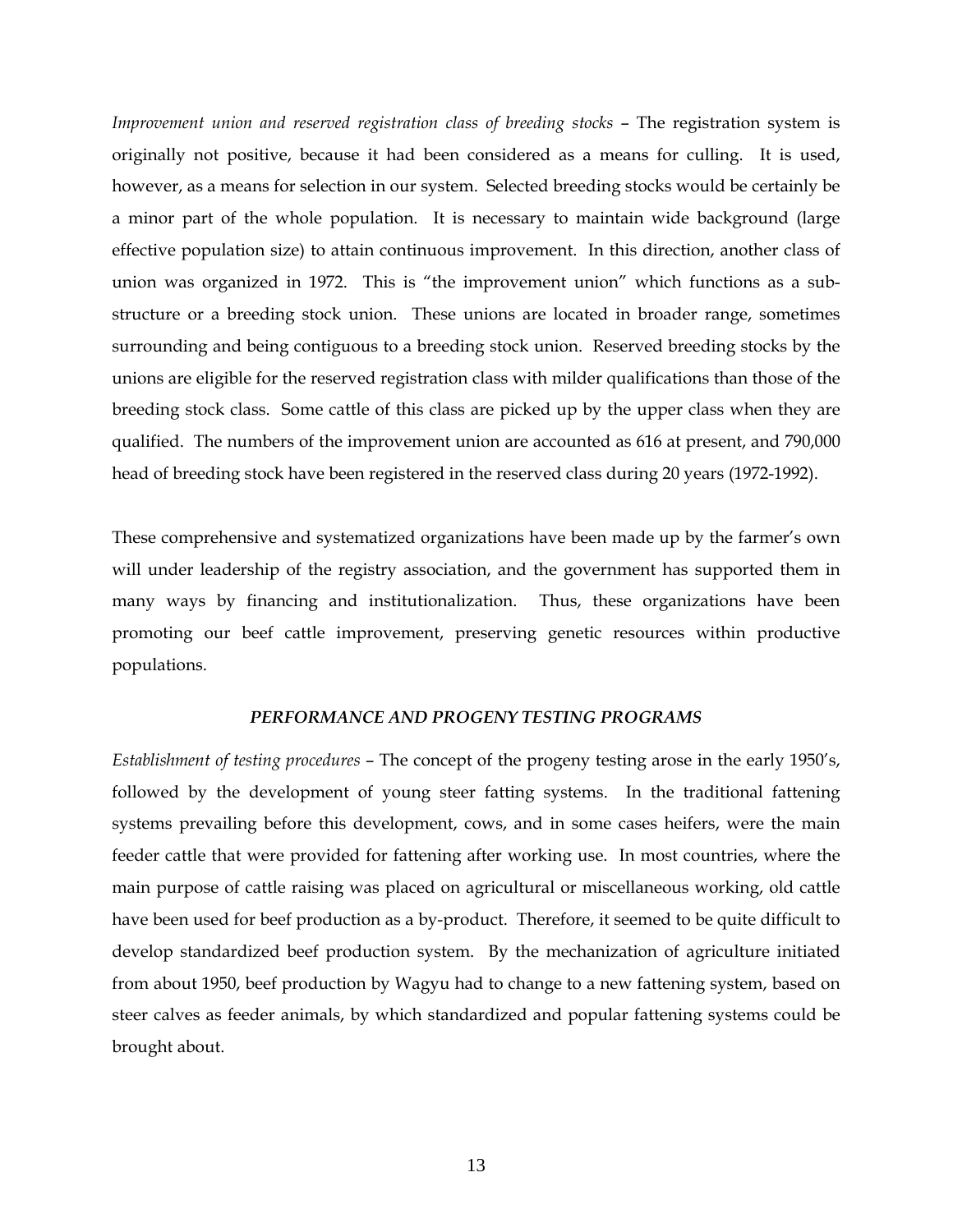Researchers preceding Professor S. Uesaka started their works on the procedures of progeny testing. The final procedures were completed in 1962. In the next year, the procedures for performance testing were presented them.

*Start of the performance and progeny testing programs* – The official performance and progeny testing programs started in 1968, and records from these tests were introduced to registry certificates. The number of tested bulls has quickly increased every year (Table 3).

These tests were carried out at the testing station in each prefecture, without any central testing station. This fact caused later definite difficulty in adjusting environmental effects and evaluation on the genetic merits.

| Year | Performance Tested | <b>Progeny Tested</b> |
|------|--------------------|-----------------------|
| 1968 | 111                | 14                    |
| 1970 | 99                 | 17                    |
| 1975 | 353                | 37                    |
| 1980 | 338                | 61                    |
| 1985 | 371                | 83                    |
| 1990 | 355                | 92                    |
|      |                    |                       |

Table 3. Trends of the number of performance and progeny tested bulls.

*Unexpected defects of the present program* – In our testing programs, bull calves from 6 to 7 months of age are full-fed in individual pens for 112 days. Selected fast growing calves can proceed to the progeny testing program. In the progeny testing, 8 to 10 steer calves of candidate bulls, ranging from 7 to 8 months of age, are group-fed for 364 days. There are, however some unexpected defects in this program when we place the first emphasis on the improvement of carcass quality traits. We may lose superior potential bulls that may be excellent in carcass quality traits at the first step of selection based on the performance testing records. Furthermore, limited information on the sire's performance and carcass traits is not sufficient to select effectively bull candidates being excellent in both performance and carcass traits.

It may also be a limiting factor for this program that the number of tested bulls can not increase drastically because of the costs for facilities and feeding. We had to seek a more effective program.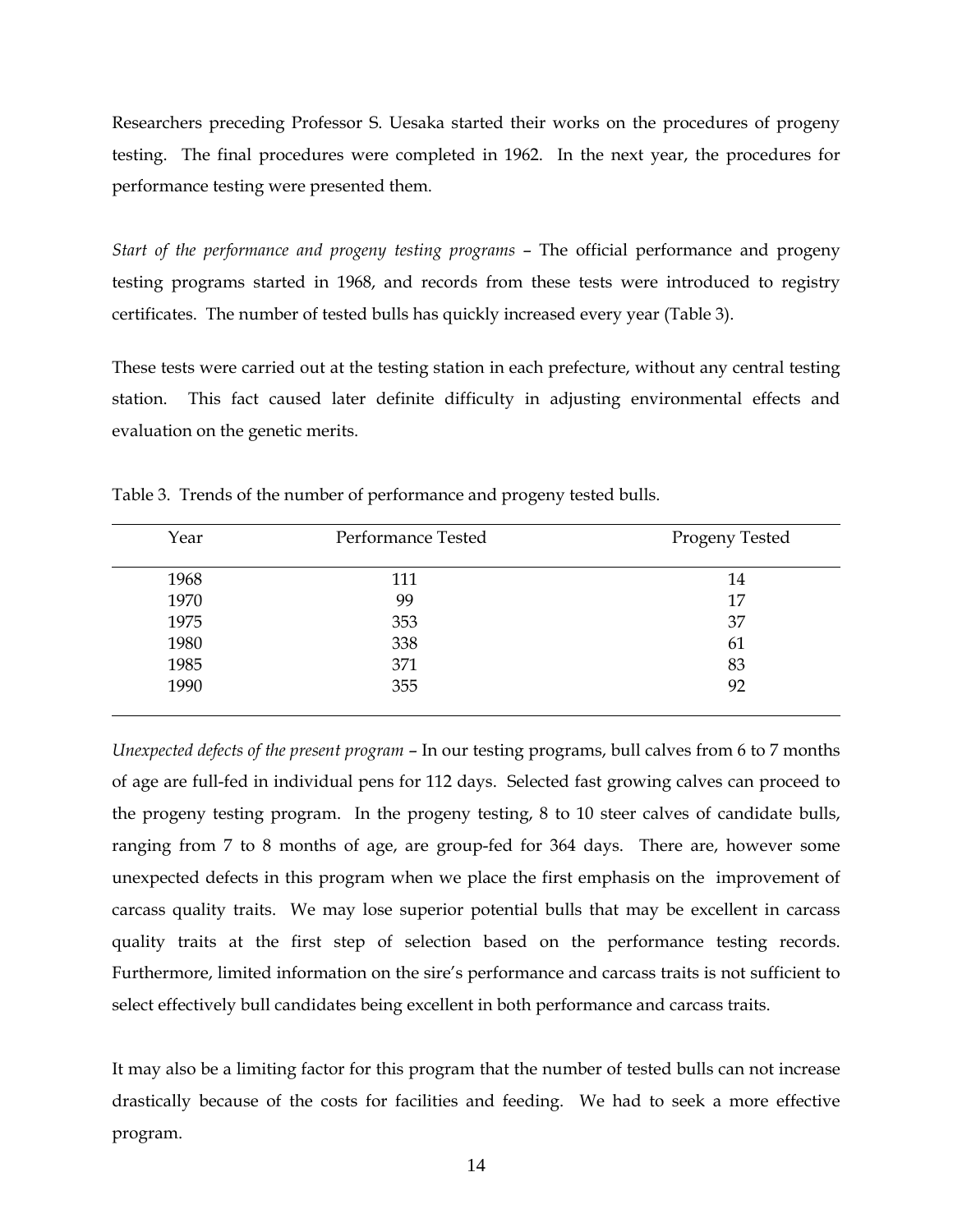*Promotion of breeding value evaluation program* – In 1998, the beef carcass grading standard was revised to cut carcasses at the same rib-section throughout all carcass markets where carcass grading had been enforced. Standardized evaluation techniques were also introduced. The revision gives us a very nice chance to proceed to the field progeny testing program, by which we are able to estimate breeding values on carcass traits of both sires and cows. After 3 years of trial, the breeding value prediction program on carcass traits by field progeny testing records was initiated in 1990. Animal Model BLUP is used for this program.

#### *CHANGEOVER OF BREEDING POLICY AND GOALS IN THE LATEST REVISION ENFORCED IN 1989*

*Attained improvement in mature size and growing rate of Japanese Black* – As an overall inference, it may be mentioned that the strongest selection intensity has been placed on mature size and growing rate of Japanese Black throughout the historical breeding processes, including crossbreeding with foreign breeds in the early time of this century. This statement must be well substantiated by the indication of objective figures of body measurements in all of the judging standards adopted in each stage. Actually, the judging score of live animals has shown very close correlation with such body measurements as withers height and body weight. As a result of the concentrated efforts on those traits, registered Japanese Black generally doubled in their mature body weight, compared with native Wagyu. Some parts of such a consistent policy seem to be intensified by a series of importations of British and Continental beef cattle to attain their growing rate and beef type conformation. It must be indispensable, however, to consider that size of cattle is the most appropriate and efficient for our domestic beef production at present and also for the future.

*Uniformity of mature size and growing rate in Japanese Black* – The mature size and growing rate of Japanese Black are still very variable among strains within the same breed. The uniformity of main economic traits is essential, even though the diversity of economic traits should be maintained in the breed from not only genetic, but also economic viewpoints. As carcass quality traits of Japanese Black are also variable, the primary emphasis of breeding policy should be switched to the uniformity of all economic traits, instead of the absolute level of each economic trait.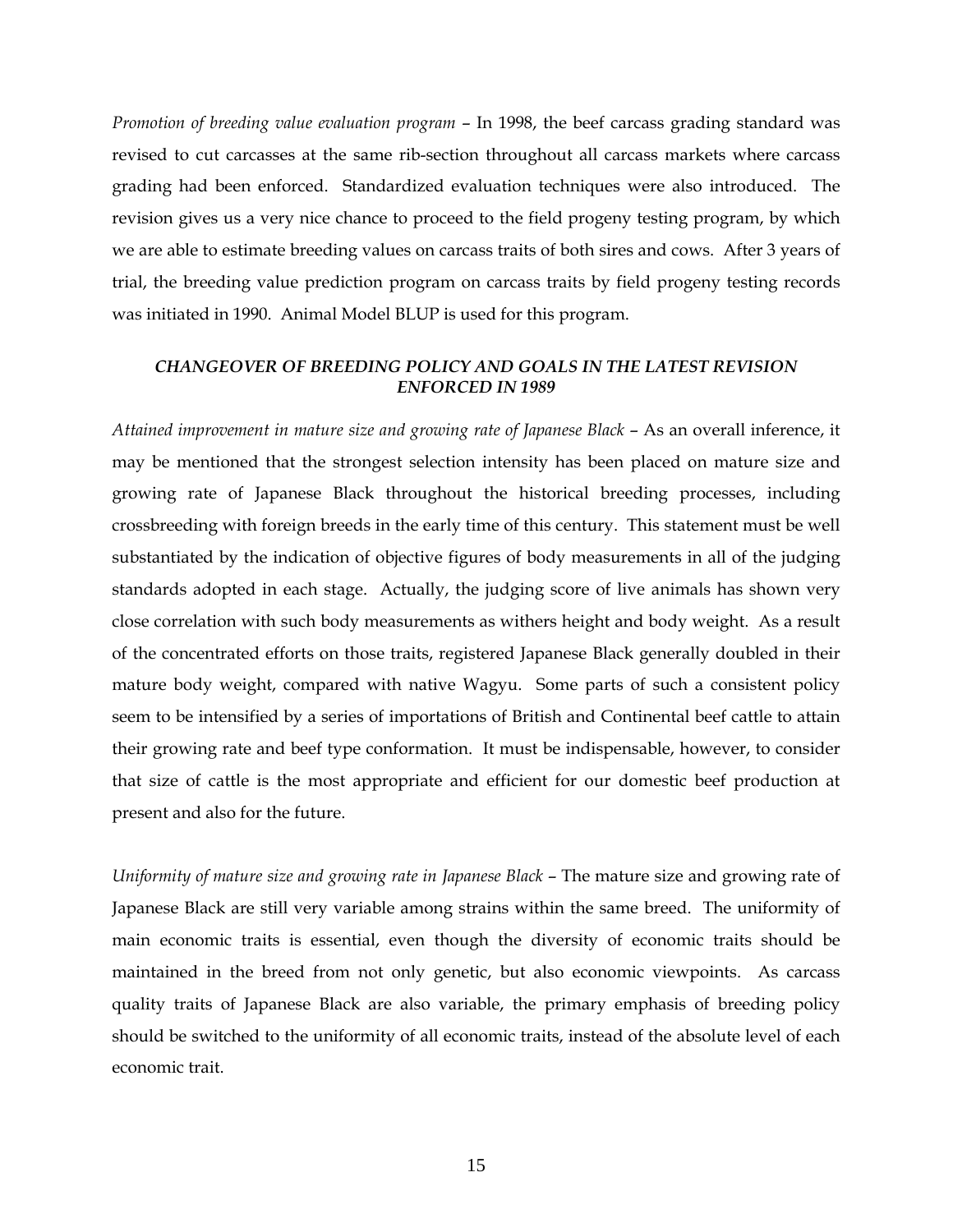*Newly settled goals on body size* – In the previous revision, goals of mature cow size shown by body measurements and weight had always been leveled up. In the new objectives, however, the goal of body measurement was settled on 129 cm in withers height and 540 kg in body weight.

These figures show averages t 35 months of age on the revised normal growth curve. Large sized animals which surpassed the upper limit of normal growth range  $(\pi + 1.5)$  do not regard any more than an excellent grower, although the rating on growth is still not symmetrical in both sides of the average growth curve.

## *SUPPLEMENTARY STANDARDIZATION RELATED TO THE EXTERNAL EVALUATION OF LIVE ANIMAL*

*Condition score:* In the evaluation of the live animal, the judging score by the judging standard has been used traditionally as the comprehensive indicator of basic performance, such as reproductive, mothering and growing abilities. One complicated problems was the rating on the nutritional condition. Nine class rating methods were newly introduced in this revision. As a rule, judging should be done on the standardized condition range, because modified conformation by subcutaneous fat does not give us reliable data of the evaluation.

*The data and exponential equation used for normal growth curve estimation*: The first nationwide Wagyu show was held in 1953 under sponsorship of our association, and since then the show has been held every five years. Since the third show, this serial of events has been called "Wagyu Performance Show." It means that all records on growth feeding and management of enrolled cattle have been collected during the year prior to each show. These data have been used for the estimation of revised normal growth curves using Brody's equation. The normal curve and normal range estimated by such a way are not adequate for all Japanese Black, because cattle enrolled for the shows were selected strictly in each producing area on their growth rate and conformation. Therefore, the growth curves obtained from these data tended to show higher levels than those of the average curve by all animals. The new normal growth curve in the revision was established by all available data stored in the host computer of our association to synthesize more real growth pattern of Japanese Black. In the next revision, we will be able to use longitudinal data obtained on the individual animals randomly chosen from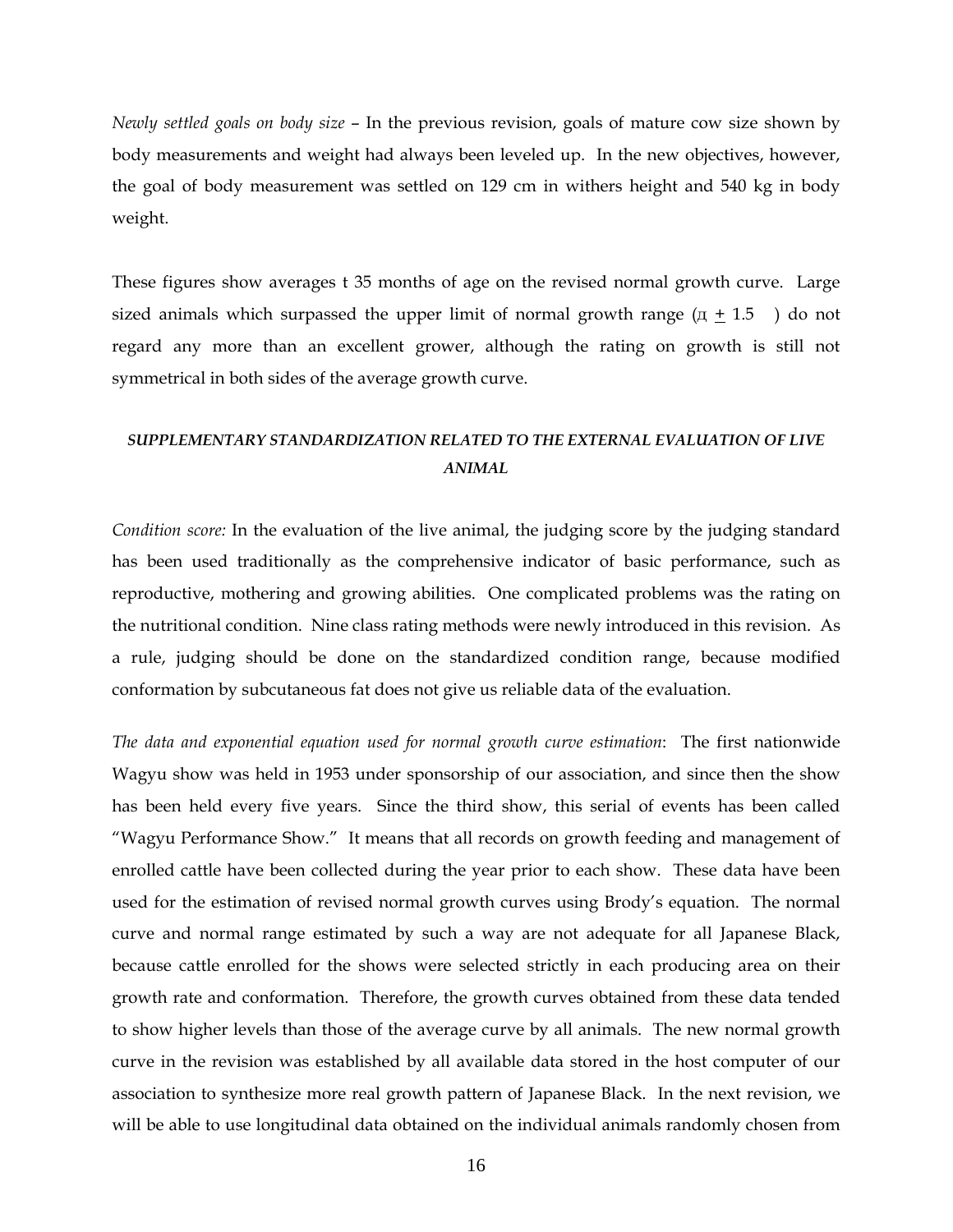various improvement unions. To get the revised normal growth curve, several non-linear equations will be compared on the fitness to the data, and the best one will be adopted.

*Introduction of judging by descriptive classification score*: A new descriptive classification score was devised in the latest revision to adopt for the high performance registry. The system includes a total of twenty-six items of external characteristics to get hold of general features of each animal by five class ratings on each item. One of the purposes for the introduction of the system is its usefulness for a training course for inexperienced judges. The second purpose is its convenience for producers to understand external characteristics of their cattle. Thirdly, it seems to be useful in order to estimate genetic parameters of the external characteristics and to investigate mutual genetic relationships with other economic traits.

In our Wagyu improvement, body measurements must be a unique existence as an indicator of some genetic performances, because Wagyu is very mild in their temperament so that it is very easy to handle them for measuring body size. Within a couple of years, we will be able to estimate breeding values of the external characteristics and body measurements.

#### *BREEDING VALUE PREDICTION ON CARCASS TRAITS, AND SELECTION AND MATING BASED ON THE PREDICTED BREEDING VALUES (PBV)*

*Selection and preservation of superior breeding stocks in meat quality traits* – As mentioned previously (Chapters VI and VII), we have prepared for the breeding value prediction on the carcass traits, especially on the meat quality traits, under "animal Model BLUP". In the usual procedures, there was no reliable indicator to detect breeding cows, which had a high ranking of breeding value on "Beef Marbling Standard (BMS)". Lacking of an alternative, pedigree information has been used to estimate their ability on this trait. It often has been observed at carcass competitions that carcasses of heifers and steers showed quite an excellent degree of marbling, while the records of the official progeny testing of selected bulls in the same prefecture was unexpectedly low. Such a kind of loss of genetic resources has not been a rare case. If it is possible to predict breeding values on both the sire and dam, we will be able to evaluate preliminarily their son at or before the mating. By this means, selected bull calves will be sent to the performance testing, and probability of superior bull production on this trait will become higher.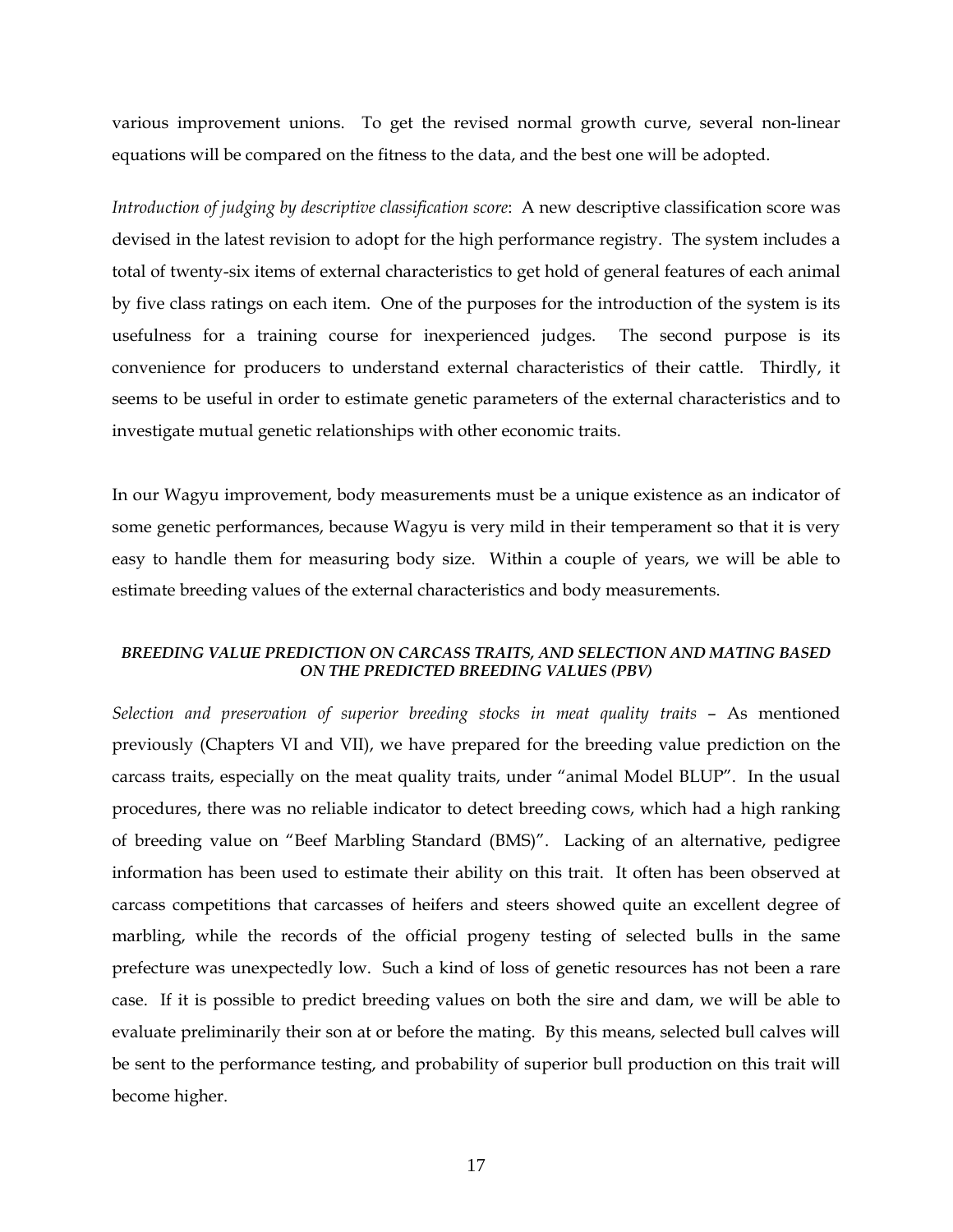Furthermore, animals ranked high orders on Predicted Breeding Value (PBV) will be preserved completely in the producing area, enabling the reproduction of excellent breeding stocks in the planned mating.

*The most effective utilization of pedigree information* – There are about 60,000 to 70,000 head of registered animals every year in Japanese Black population. Most registered animals within the same prefecture have common ancestors in their pedigree notes, since more than 95% of matings have depended on artificial insemination. As a result of this situation, relative relationship among registered animals may be useful for making breeding plans of populations classified by each prefecture. Since our association has accumulated a large amount of pedigree records on the most important property, we have to consider the most effective utilization of the property.

*Systematic carcass data collection* – There is no clear specialization between calf production and feedlot management in our beef cattle production, compared with foreign situation. It means that systematic carcass data collection will be possible without troublesome disagreement between both segments. In addition, more than 80% of slaughter steers are graded at the meat markets in the ordinary marketing. Therefore, we can expect to feedback such field data as a reliable source for improvement by matching with pedigree information. It is quite a favorable situation for us, because our domestic beef production depends mainly on purebred feeder calves.

*Regional estimation of breeding value by a personal computer* – In our breeding value prediction program under animal model BLUP initiated in 1990, each prefectural branch office of our association is responsible for evaluation and management of carcass data and predicted breeding values (PBV).

This fundamental scheme is originated from several considerations as follows:

 1. It is impossible to predict breeding values in nationwide range at present. As shown in Figure 5 and Figure 6, estimated heritabilities of the same trait differ considerably among prefectures. It must be brought about by the difference of genetic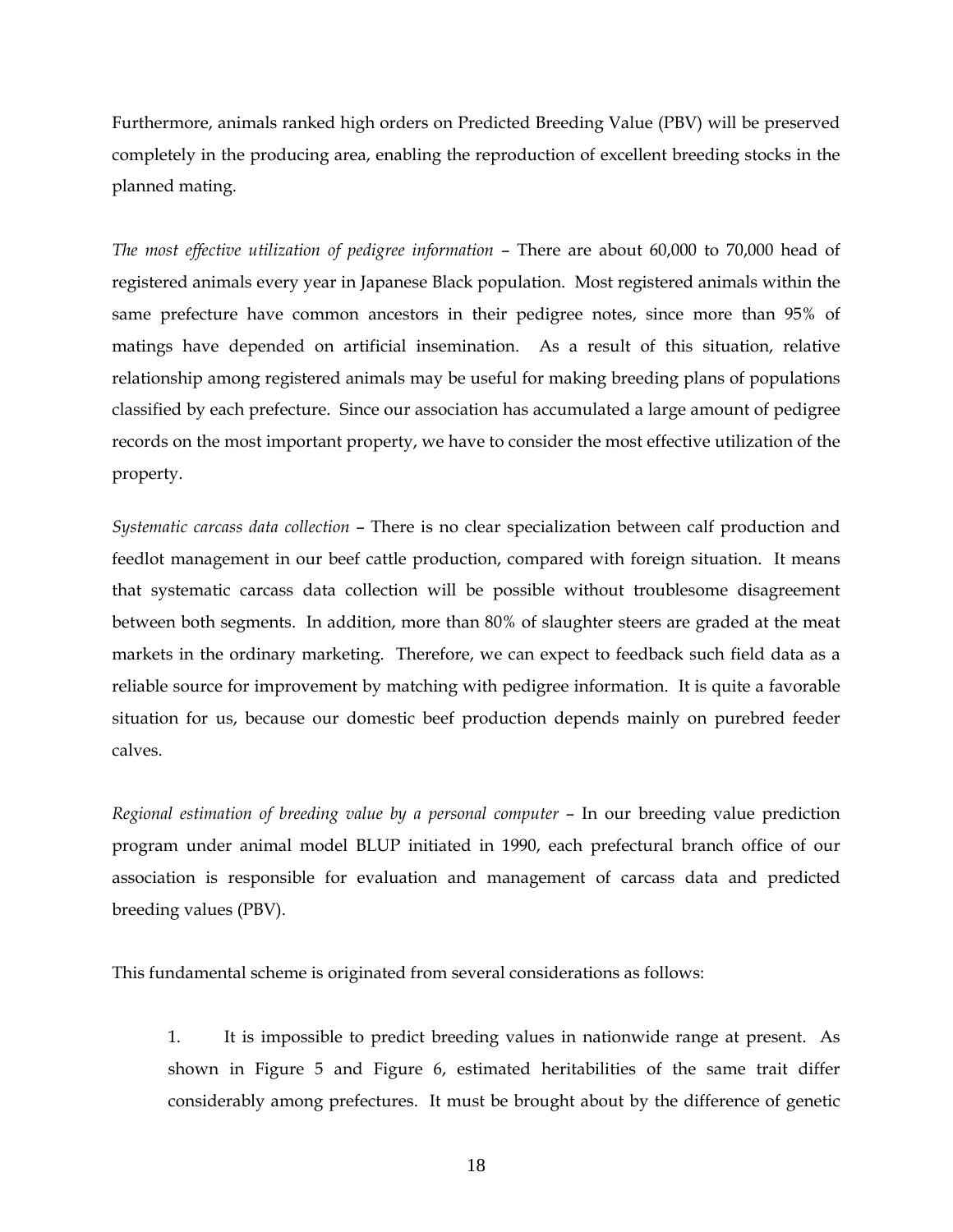make-up of cattle between prefectures. Furthermore, environmental effects can not be removed completely by all means.

 2. PBV should be managed to devote to breeding purpose only, at least in the present situation, in order to protect taking out necessary breeding stocks for commercial purpose and use as feeder cattle. It is the general understanding that owner's property must be managed by owners.

 3. Selection and preservation of breeding stocks should be decided by the latest PBV as soon as possible, looking for the animal on their external characteristics. It is the best way to calculate the latest PBV by themselves any time it is necessary.

 4. The cost for computation can be saved to lower the level of use of personal computers.

*Planned mating of each cattle based on PBV* – Within about 5 years, most of the breeding cows must have their own PBV on carcass traits. It is feasible at that time that each cow mate with the most matched sire to produce calves balanced in various important carcass traits. In addition, in the next step, both sire and dam must be evaluated with fundamental economic traits and carcass traits, by which the improvement of Japanese Black may be accelerated much more.

There is a wide variation in the PBV of carcass traits at present, even though between two sires categorized within the same strain (Table 4). The combination of PBV on a couple of traits is quite different between sires from the same origin. A similar situation exists between cows belonging to the same strain.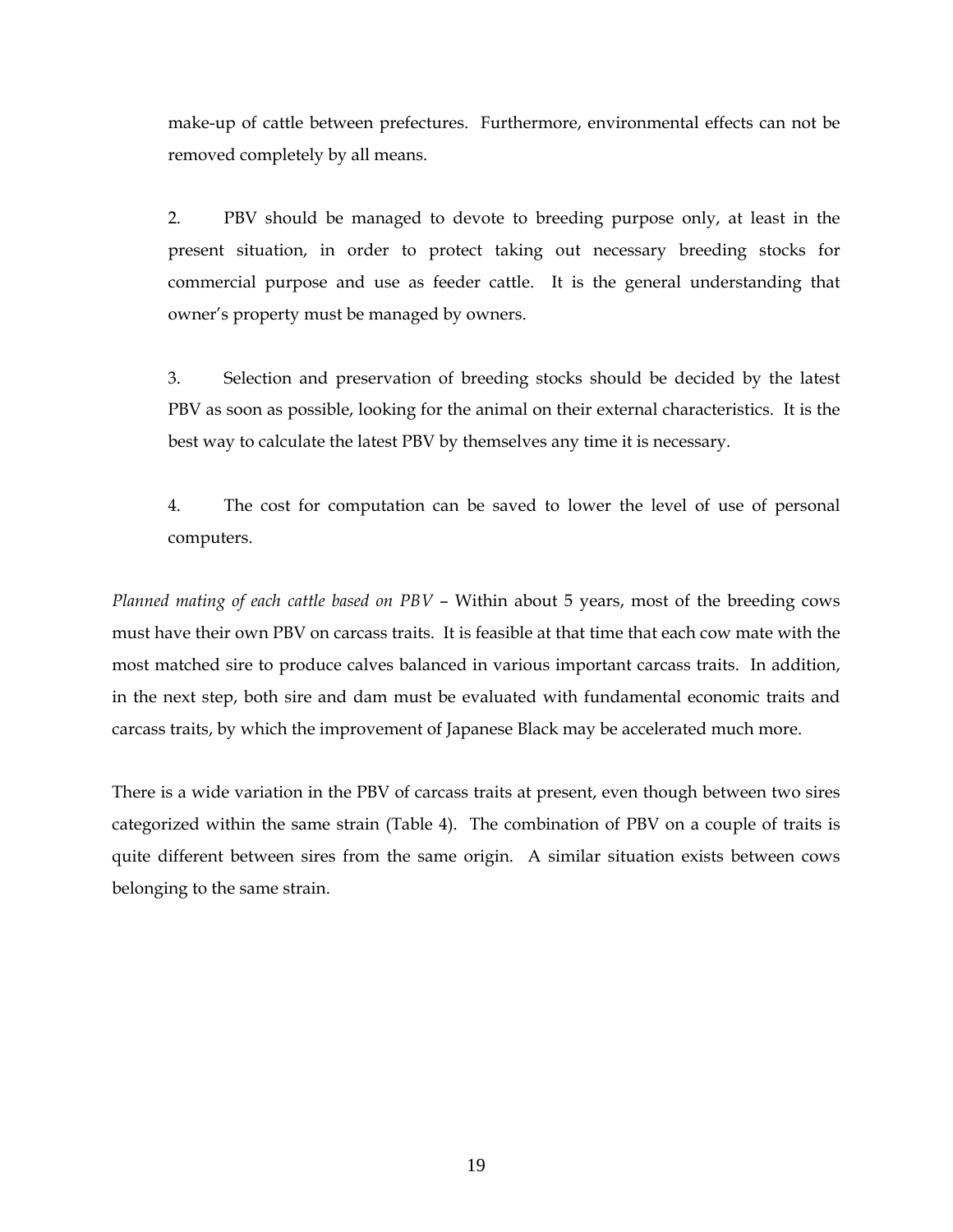

Table 4. An example of predicted breeding values on popular sires in certain prefecture.

| Name        | Type classified     | Carcass     | Ribeye             | Thickness  | Subcutaneous  | Yield      | Degree of |
|-------------|---------------------|-------------|--------------------|------------|---------------|------------|-----------|
|             | Before genetics     | weight (kg) | area               | of middle  | fat thickness | percentage | marbling  |
|             | evaluation          |             | (cm <sup>2</sup> ) | $rib$ (cm) | (cm)          | $(\%)$     | (BMS)     |
| H           |                     | 22.7        | $-0.90$            | $-0.02$    | $-0.12$       | $-0.30$    | 0.57      |
|             | Fast growing        |             |                    |            |               |            |           |
|             | strain introduced   |             |                    |            |               |            |           |
|             | early stage         |             |                    |            |               |            |           |
| KE          |                     | 59.4        | 4.37               | 0.60       | $-0.14$       | 0.32       | $-0.23$   |
| Y           |                     | $-12.0$     | 1.52               | $-0.14$    | $-0.39$       | 0.53       | 0.26      |
|             | Meat quality        |             |                    |            |               |            |           |
|             | strain introduced   |             |                    |            |               |            |           |
|             | Later               |             |                    |            |               |            |           |
| $\rm K$     |                     | $-12.5$     | 2.03               | 0.00       | $-0.26$       | 0.54       | $-0.08$   |
| F           |                     | 29.8        | 5.30               | 0.26       | $-0.43$       | 0.94       | 1.37      |
|             | Synthetic strain    |             |                    |            |               |            |           |
| $\mathbf T$ |                     | 29.1        | 3.22               | 0.34       | $-0.74$       | 0.94       | 0.47      |
| М           |                     | $-12.1$     | 1.90               | $-0.08$    | $-0.39$       | 0.57       | 0.30      |
|             | Sires in boom from  |             |                    |            |               |            |           |
|             | Meat quality strain |             |                    |            |               |            |           |
| $\mathbf T$ |                     | $-3.4$      | 1.40               | $-0.06$    | 0.58          | 0.56       | 0.02      |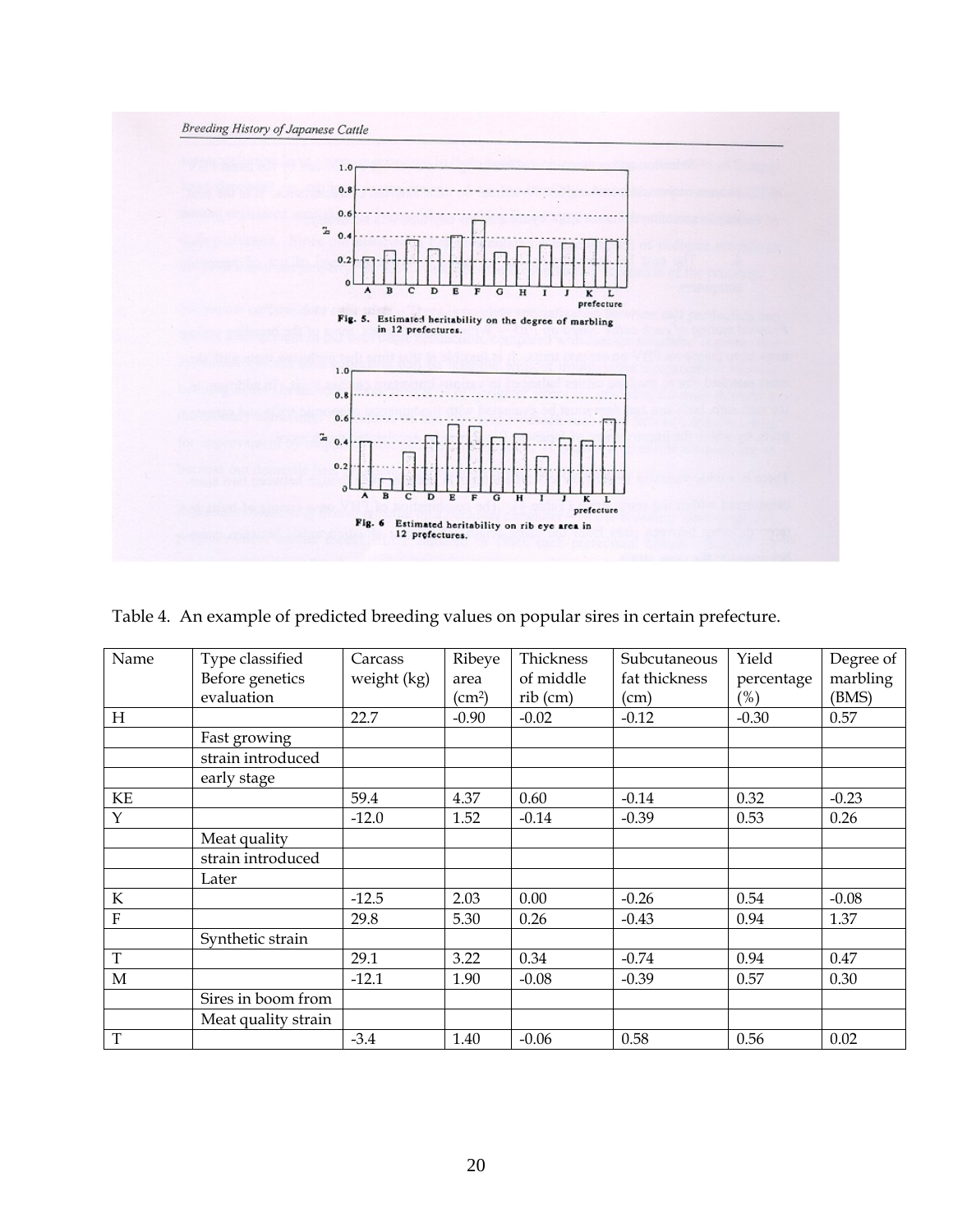*Checking up the progress of improvement* – Up to present, breeding objectives have been drawn without any consideration to attainable time. It is necessary in future breeding plans to estimate the duration needed to reach the goals. As an example, the genetic trend of marbling traits in certain prefectures is shown in Figure 7. In cow herds of the prefecture, PBV of cows born in the same year were averaged and plotted (Fig. 7). It is clear that averaged PBV maintained at the same level from 1970 to 1977; but after that time, increased steadily. This increase shows that selection and preservation of superior cows with this trait has been going on successfully.

The prediction of breeding value and mating base on PBV may not be almighty for improvement of Japanese Black cattle. However, it is true that these predictions result in drastic change in our traditional breeding techniques.



Fig. 7. Genetic trend of the degree of marbling plotted by average breeding value of cows born in the same year.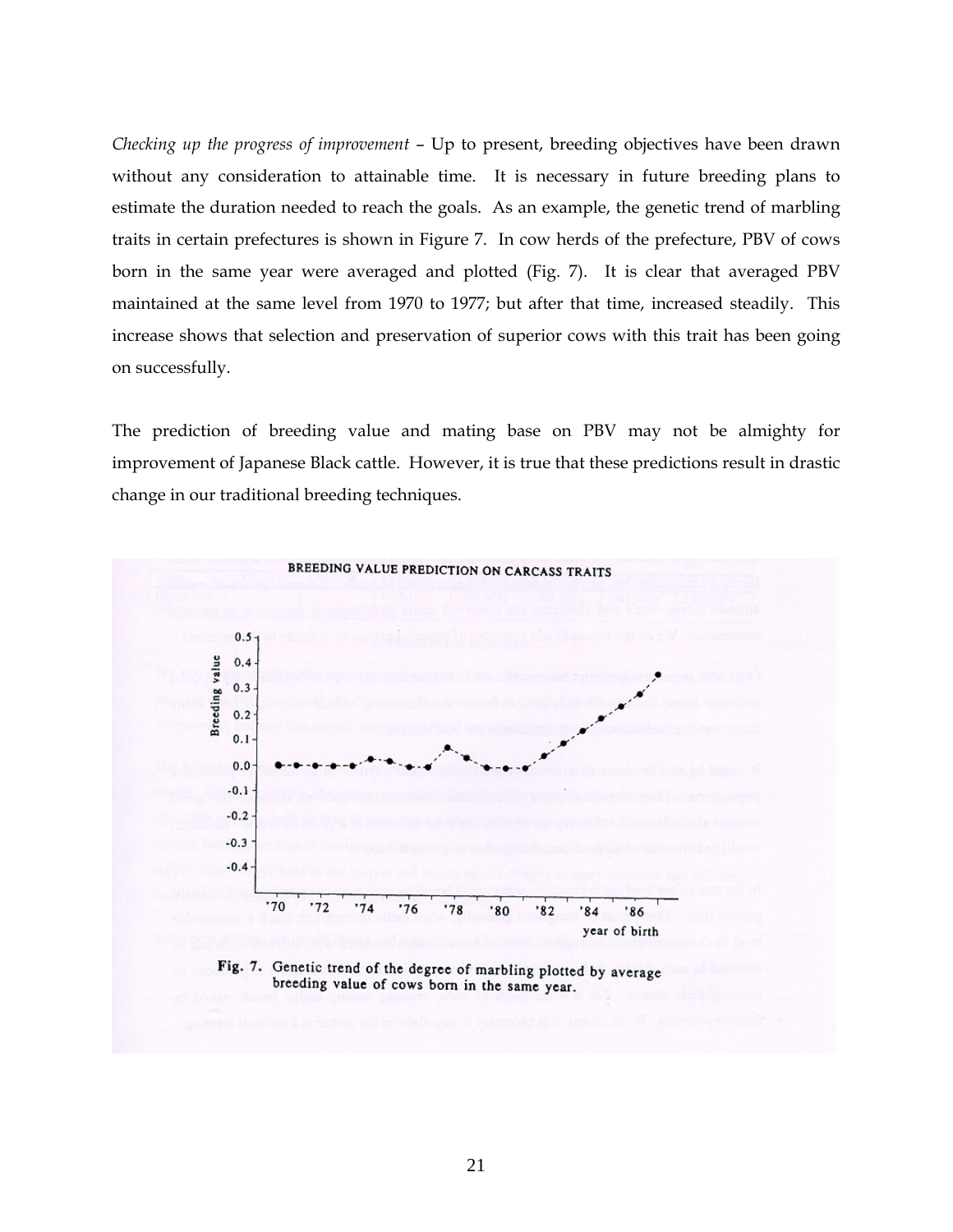#### *GENERAL VIEW FOR ALL WAGYU BREEDS*

Epoch-making events were only picked in the previous sections, which have occurred in the singular processes of Japanese Black breeding. There are three more minor breeds (Table 5), differing obviously in their economic and external traits, and raised in a limited district or region. An all-over breeding and preserving plan, of course, should be applied for all breeds. To my regret, these breeds were not in a cooperating organization yet' although the aim is the same beef production. Some breeds are possibly in danger, depending on preference of present markets, even if it would be useful resources in the future.

It would actually be a quite difficult problem to preserve discarded farm animals from current production. The animals which lost their economic merit would disappear rapidly without security, and we cannot answer whether or not these are really essential for the future for other than biological interest. If these were essential, the shrunk population of farm animals would hardly be maintained in private business without reasonable profit. Several species of native animals (horse, cattle and chickens) are preserved under governmental protection as national monuments. We do not expect to add a number of potential resources in future to the members.

Our cattle seemed to have not been evaluated as beef cattle, and we had been advised to cross with new exotic breeds. Farmers did not follow the promotion, because they have been aware that it was not profitable for each situation in our beef market.

It would be an effective way to preserve genetic resources anytime in the actual or productive populations. They may be changed or reformed from original ones on demand, but genes brought about them do not sweep away completely by selection in a given direction. Retention would be better than disappearance, though they might be diluted.

In the case of our beef cattle breeding, many small breeding units have been maintained up to the present time. These must be integrated gradually, when cattle in each unit reach a comparable level in characteristics to each other. Several inbred strains accented with different traits can be obtained in each district, and commercial cattle being favorable for the markets is produced by crossing these strains. For a wider point of view, crossing among native breeds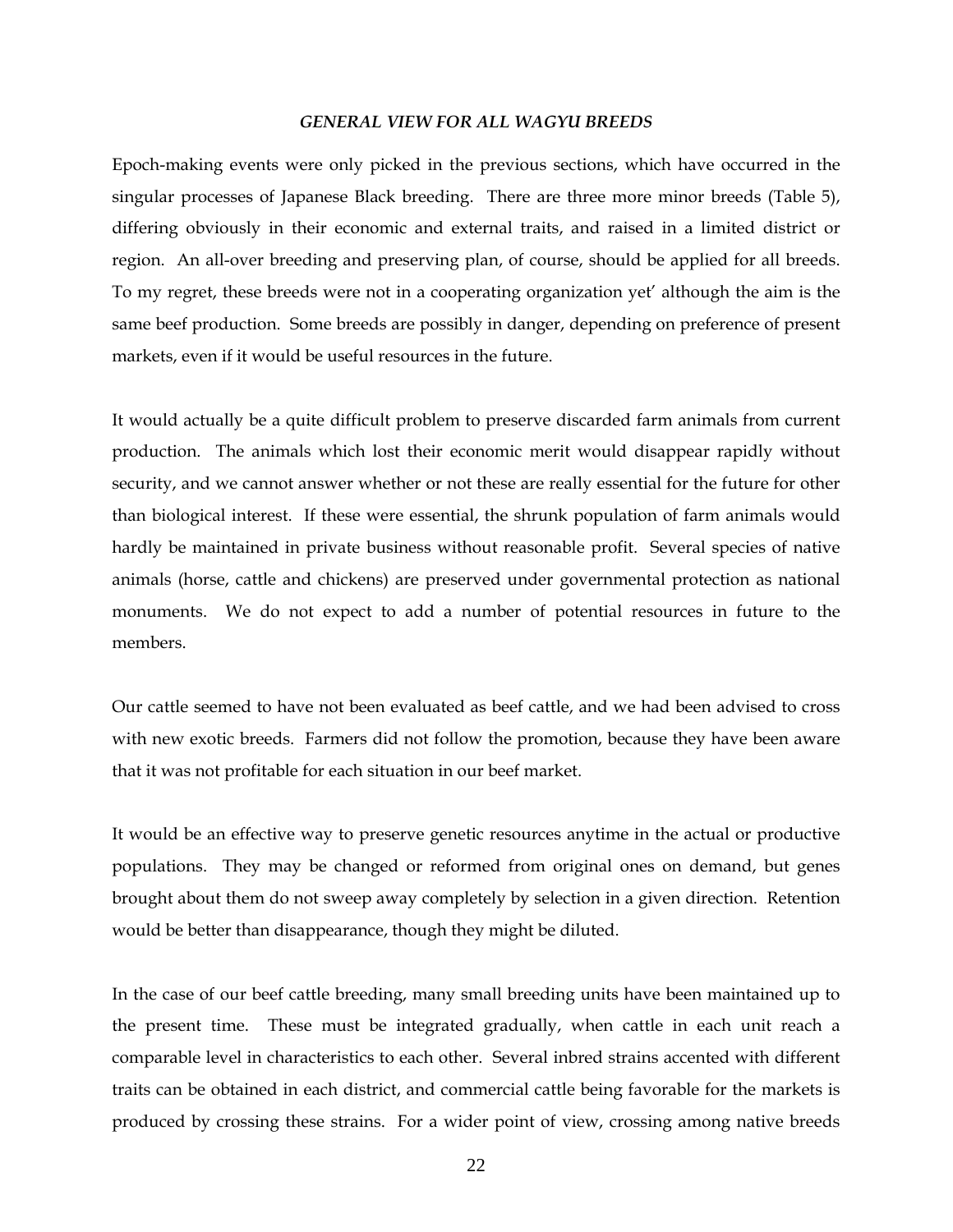would be feasible someday. By all means, it is necessary to negotiate on the matter in a national meeting.

|              | 1960       | 1965 Head  | 1970       | 1975 Head  | 1980       | 1985 Head | 1990 Head   |
|--------------|------------|------------|------------|------------|------------|-----------|-------------|
| <b>Breed</b> | Head       | $\%$       | Head       | $\%$       | Head       | $\%$      | $\%$        |
|              | $\%$       |            | $\%$       |            | $\%$       |           |             |
| Japanese     | 18,151,508 | 1,4,54,755 | 1,373,603  | 1,207,272  | 1,322,564  | 1,423,790 | 1,419,392   |
| <b>Black</b> | 76.4       | 81.0       | 86.6       | 86.6       | 86.7       | 86.50     | 85.3        |
| Japanese     | 525,781    | 309,044    | 205,708    | 123,355    | 135,765    | 151,432   | 163,072     |
| Brown        | 22.1       | 17.2       | 12.7       | 8.8        | 8.9        | 9.2       | 9.8         |
| Japanese     | 7,668      | 7,929      | 8,593      | 5,047      | 3,050      | 3,292     | 1,664       |
| Poll         | 0.3        | 0.4        | 0.5        | 0.4        | 0.2        | 0.2       | 0.1         |
| Japanese     | 20,811     | 22,404     | 30,164     | 39,455     | 47,289     | 49,380    | 46,592      |
| Shorthorn    | 0.9        | 1.2        | 1.9        | 2.8        | 3.1        | 3.0       | 2.8         |
| Aberdeen     | $---$      | 68.4       | 1,419      | 2,747      | 6,102      | 8.230     | 16,640      |
| Angus        |            | 0.0        | 0.1        | 0.2        | 0.4        | 0.5       | 1.0         |
| Hereford     | $---$      | 254        | 1,346      | 7,098      | 9.153      | 9.876     | 9,984       |
|              |            | 0.0        | 0.1        | 0.5        | 0.6        | 0.6       | 0.6         |
| Charolais    |            | ---        | 384        | 476        | ---        | ---       | ---         |
|              |            |            | 0.0        | 0.0        |            |           |             |
| Others       | 6,344      | 1,566      | 3,236      | 8.757      | 1,525      | $---$     | 6,656       |
|              | 0.3        | 0.1        | 0.4        | 0.6        | 0.1        |           | 0.4         |
| Total        | 2,376,112  | 1,796,636  | 1,624,465  | 1.394,190  | 1,525,449  | 1,646,000 | 1,664,000   |
| (Dairy bull  |            |            | (163, 167) | (462, 683) | (505, 383) | (941,000) | (1,038,000) |
| calves)      |            |            |            |            |            |           |             |
|              |            |            |            |            |            |           |             |

Table 5. Change of population in each beef cattle breed.

#### *INTERMEDIATE REMARKS*

We could not imagine that such strong attention from foreign beef cattle producers would be paid for the very quiet and shy Wagyu. The unexpected footlights, however, is proud of our Wagyu men, because this animal was not qualified sometimes even as Japanese beef cattle.

The historical breeding processes of Wagyu are not comparable with some of foreign cattle breeds. Strictly speaking, the improvement as a beef breed was just initiated about twenty years ago. We strongly believe that Wagyu can compete with foreign breeds in our domestic meat market, but it is not true in foreign meat market. It is the main consideration at present for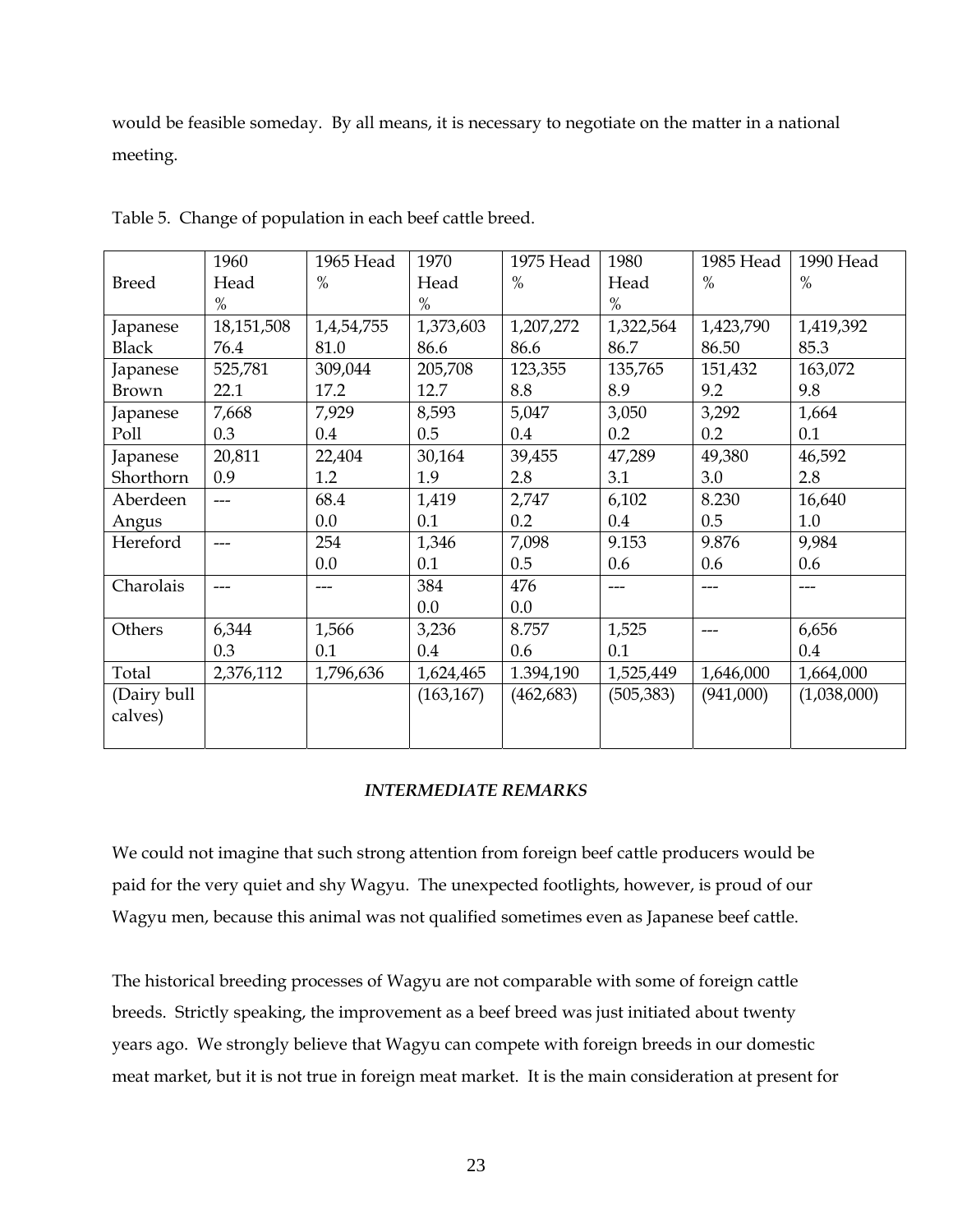us to supply more Wagyu beef to our market and polish up our Wagyu to more desirable and efficient beef producer, keeping priority in their economic merits.

In the next edition, we would like to add some successful results in genetic improvement.

## *APPENDIX*

The synopses of the Wagyu Registry Association

## *I. BUSINESS*

Registration of Japanese breeds of cattle

Guidance, evaluation on genetic performance of cattle, and promotion of the organized breeding plan for breeding stocks

Sponsorship of discussion meetings and short-courses for "Wagyu" production

Publication of the books on the registry

Other necessary business relating to "Wagyu" registration

## *II. REGISTRATION SYSTEM*

Three breeds of Japanese cattle, Black, Brown (Kochi strain) and Poll, are included in our registration. For each breed, we are adopting a selective registration system.

As the black breed is the major breed, accounting for about 85% of total Japanese cattle population, we describe the registration for the black breed as a representative one.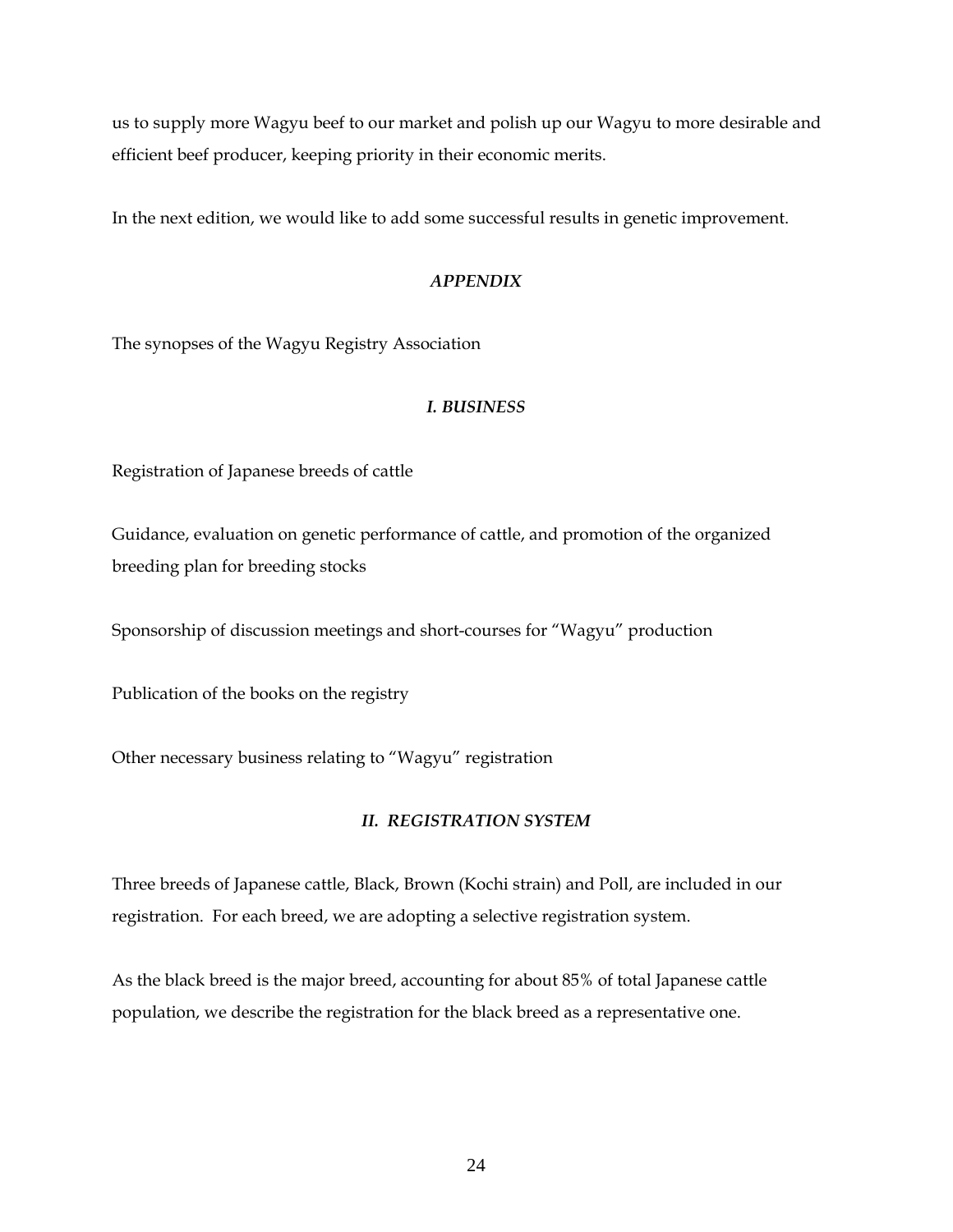In the latest revision on the regulations for each registry class, effective since April 1, 1989, the requirements for high performance registry were revised completely; although those of fundamental and reserved classes were limited for only minor revision.

The breeding stock registry was repealed in this revision in order to introduce a new flexible system for cattle in the breeding unions. There are 3 classes of registry: fundamental, reserved and high performance.

The regulations are as follows;

There are 3 classes of registry: fundamental, reserved and high performance classes.

1. Fundamental – The reserved registry is admitted for cattle which are produced and raised in the territory of the same improvement union. They must fulfill the following terms:

They must be descendants from registered parents and grandparents.

They must have the calf registry certificate issued before the weaning stage.

 Bulls must be scored over 80 points, and cows and heifers must be scored over 77 points. Both male and female must be judged during 14 and 30 months of age.

They must be progeny of jparents which have not produced and abnormal calf.

2. Reserved – The reserved registry is admitted for cattle which are produced and raised in the territory of the same improvement union. They must fulfill the following terms:

 They must be progeny of registered parents and grandparents. Their sire must score over 80 points, and their dam must be scored over 78 points.

 They must be progeny of parents which have not produced any calf exhibiting a genetic defect.

25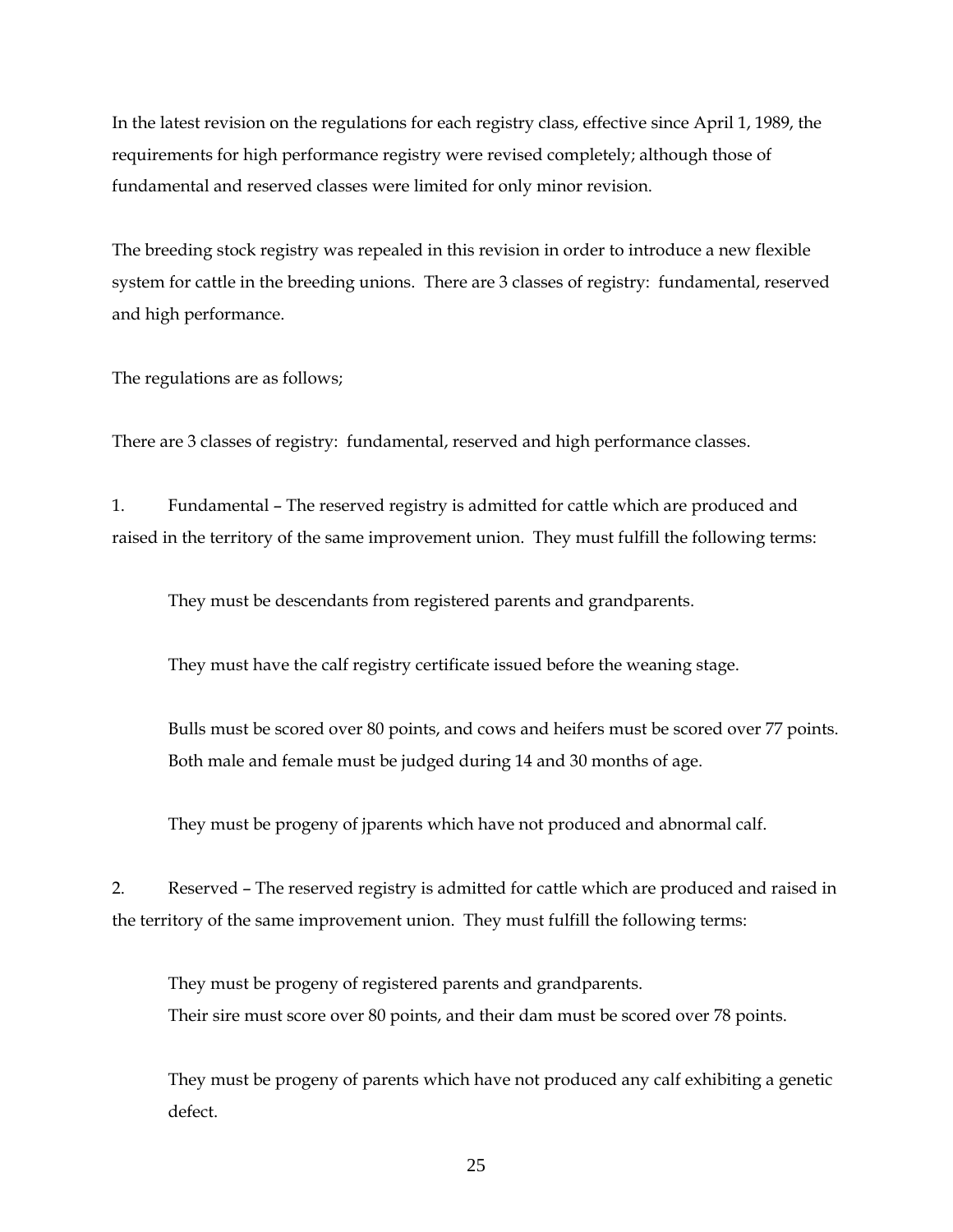They must be progeny of parents which were qualified by their superior reproductive performance.

 Bulls must b score over 82 points, and cows and heifers over 80 points at the growing stage from 14 to 30 months of age.

3. High Performance – The high performance registry is admitted for cattle with the fundamental registry or the reserved registry as an advanced registry class. The cattle being eligible for this class must fulfill the following terms:

#### *GENERAL*

They must be progeny of registered parents and grandparents.

They must exhibit superior reproductive performance. The individual and its parents have to be clean from any genetic defect gene.

#### *JUDGING*

Requirement for judging score at the registry for this class was repealed. The result of the descriptive classification score is provided to applied cattle and recorded as the official record.

To be eligible for this registry class, cows must score over 80 points, and bulls must score over 82 points at the fundamental or reserved registry.

In the previous requirement, the animal which cleared the same score level at the registration can be eligible for this registry class.

Cattle proven to be excellent by progeny records on judging score and carcass grading will be eligible for this class.